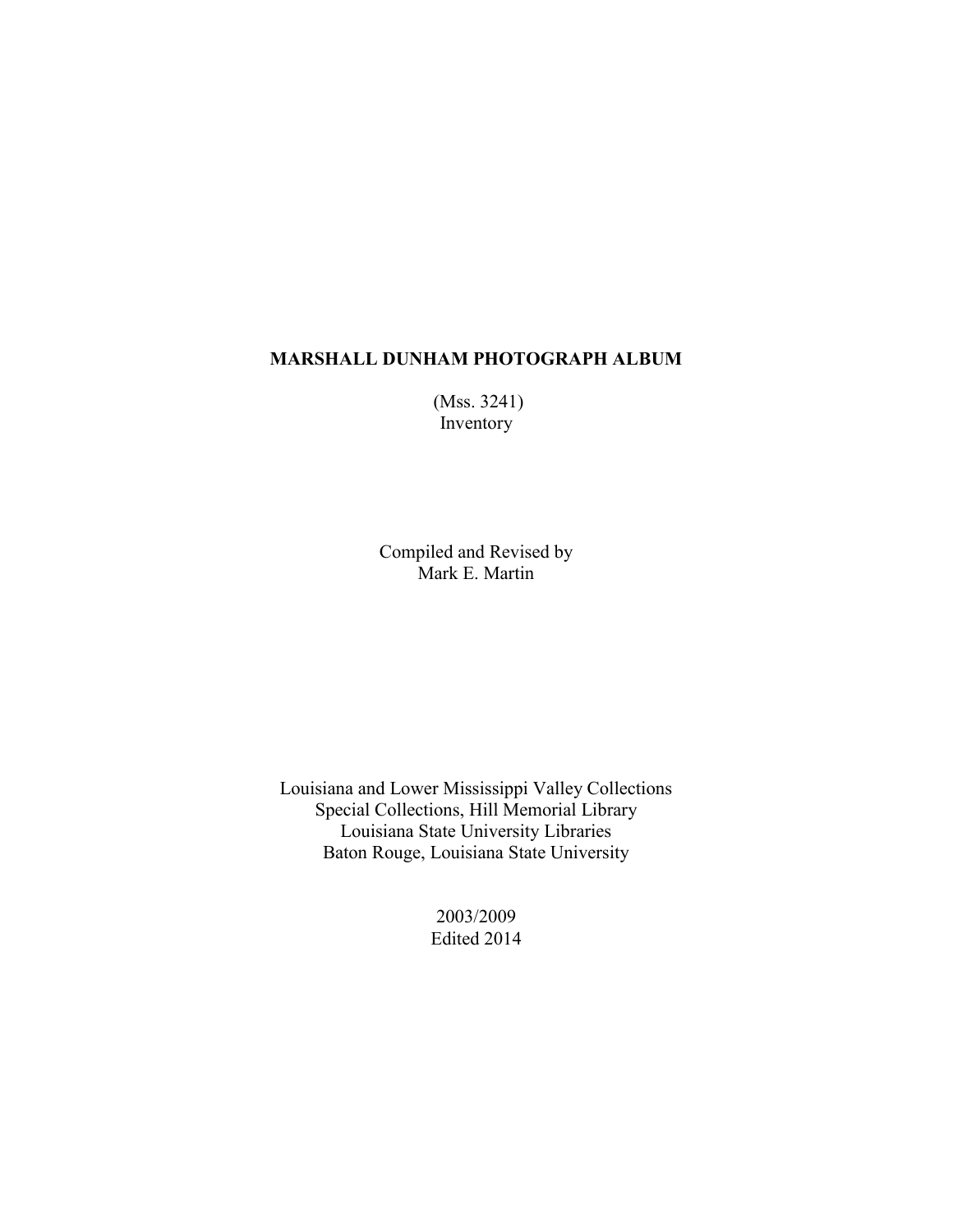# **MARSHALL DUNHAM PHOTOGRAPH ALBUM Mss. 3241**  Circa 1861 - 1870 **SPECIAL COLLECTIONS, LSU LIBRARIES**

# **CONTENTS OF INVENTORY**

**Use of manuscript materials.** If you wish to examine items in the manuscript group, please fill out a call sip specifying the materials you wish to see. Consult the Container List for location information needed on the call slip.

**Photocopying.** Should you wish to request photocopies, please consult a staff member. Do not remove items to be photocopied. The existing order and arrangement of unbound materials must be maintained. Reproductions must be made from surrogates (microfilm, digital scan, photocopy of original held by LSU Libraries), when available.

**Publication.** Readers assume full responsibility for compliance with laws regarding copyright, literary property rights, and libel.

**Permission to examine archival materials does not constitute permission to publish. Any publication of such materials beyond the limits of fair use requires specific prior written permission. Requests for permission to publish should be addressed in writing to the Head, Public Services, Special Collections, LSU Libraries, Baton Rouge, LA, 70803-3300. When permission to publish is granted, two copies of the publication will be requested for the LLMVC.** 

Proper acknowledgement of LLMVC materials must be made in any resulting writing or publications. The correct form of citation for this manuscript group is given on the summary page. Copies of scholarly publications based on research in the Louisiana and Lower Mississippi Valley Collections are welcomed.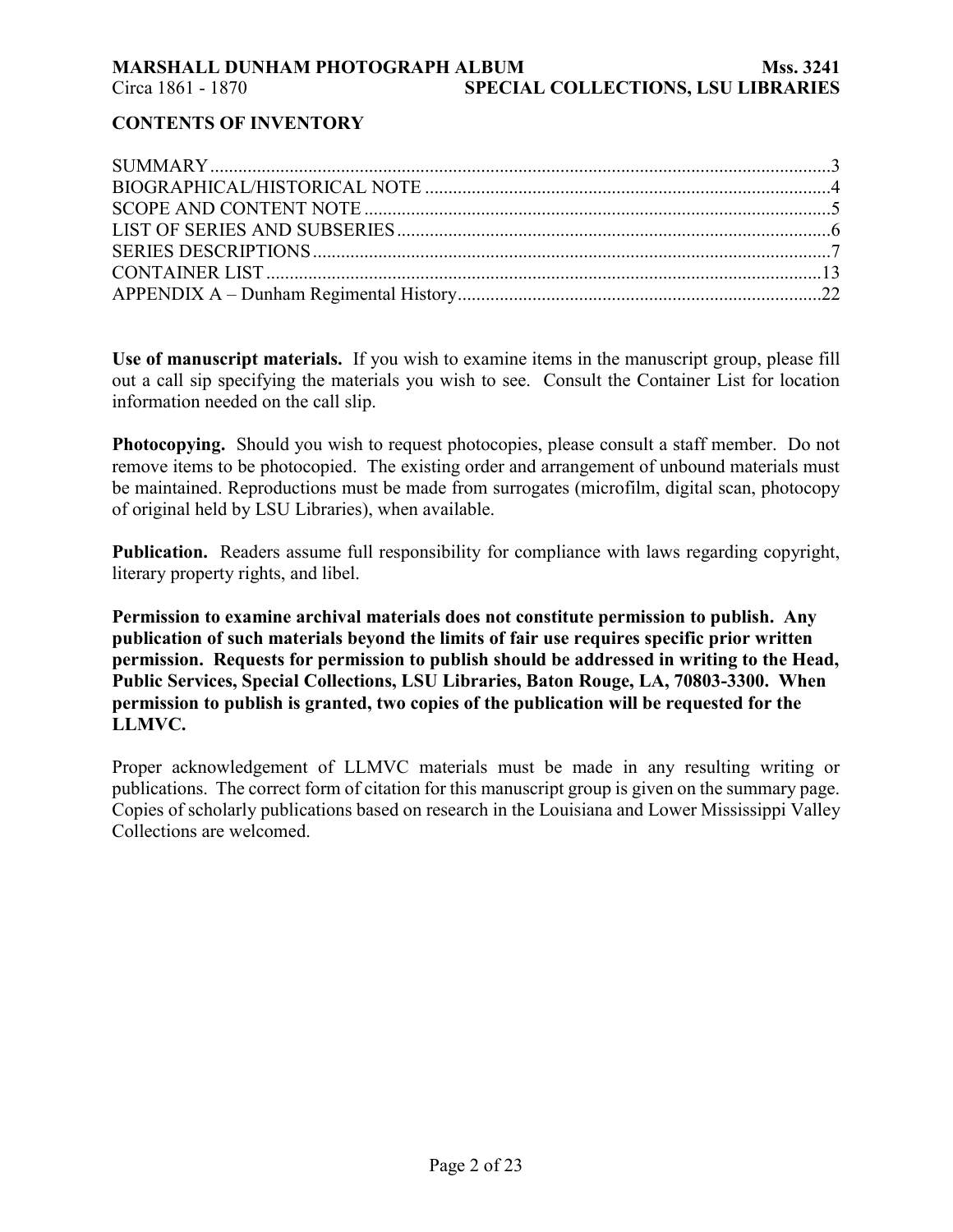# **SUMMARY**

| <b>Size</b>                          | 1 photograph album; 200 cartes-de-visite photographs removed from album                                                                                                                                                                                                                                                                                                                                                                       |
|--------------------------------------|-----------------------------------------------------------------------------------------------------------------------------------------------------------------------------------------------------------------------------------------------------------------------------------------------------------------------------------------------------------------------------------------------------------------------------------------------|
| Geographic<br><b>Locations</b>       | Louisiana, Texas, Mississippi, Alabama.                                                                                                                                                                                                                                                                                                                                                                                                       |
| <b>Inclusive</b><br><b>Dates</b>     | circa 1861-1867                                                                                                                                                                                                                                                                                                                                                                                                                               |
| <b>Bulk Dates</b>                    | circa 1861-1867                                                                                                                                                                                                                                                                                                                                                                                                                               |
| Languages                            | English                                                                                                                                                                                                                                                                                                                                                                                                                                       |
| <b>Summary</b>                       | This photograph album is believed to have been compiled by Sgt Maj. Marshall<br>Dunham of the New York 159 <sup>th</sup> Infantry, Company A, later commissioned<br>First- Lieutenant, Company B, 77 <sup>th</sup> United States Colored Troops (U.S.C.T.).<br>The album contains photographs created primarily during the Civil War in<br>Louisiana, Texas, Mississippi, and Alabama. Twelve images of Rogers<br>statuary are also included. |
| <b>Access</b><br><b>Restrictions</b> | There are no restrictions on this collection.                                                                                                                                                                                                                                                                                                                                                                                                 |
| Copyright                            | Copyright of the original materials in this collection has expired, and they are<br>therefore in the public domain.                                                                                                                                                                                                                                                                                                                           |
| <b>Citation</b>                      | Marshall Dunham Photograph Album, Mss. 3241, Louisiana and Lower<br>Mississippi Valley Collections, LSU Libraries, Baton Rouge, La.                                                                                                                                                                                                                                                                                                           |
| <b>Stack</b><br>Location(s)          | E:65                                                                                                                                                                                                                                                                                                                                                                                                                                          |
|                                      | Note: These images have been digitized and are available online at                                                                                                                                                                                                                                                                                                                                                                            |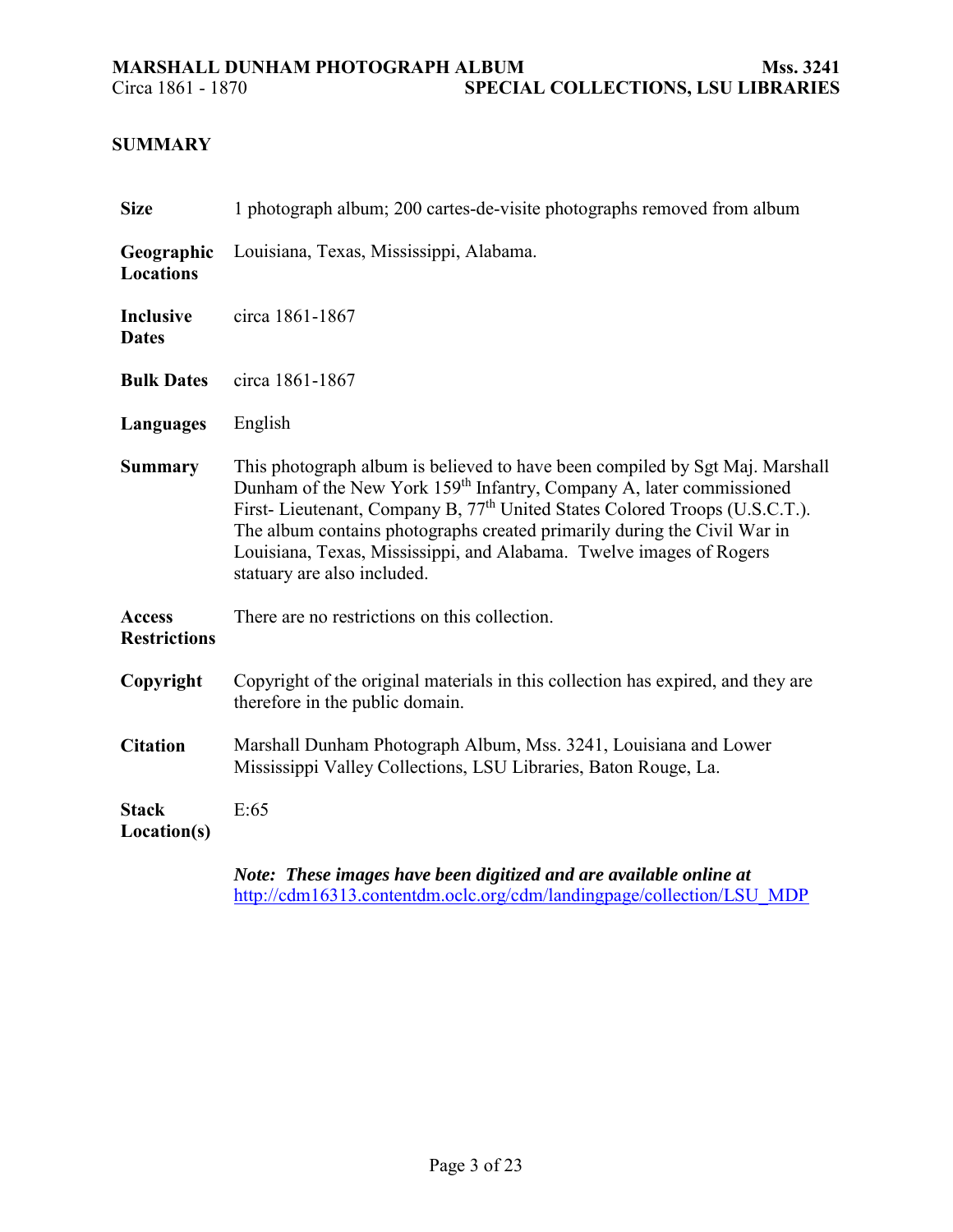# **BIOGRAPHICAL/HISTORICAL NOTE**

Marshall A. Dunham, New York state native, enrolled in the New York 159<sup>th</sup> Regiment Infantry as an enlisted man, 1862. He traveled with his regiment to Louisiana where he served in a number of locations. While in Baton Rouge as part of the occupational forces, Dunham took part in the siege of Port Hudson. On 1863 June 10, Marshall A. Dunham, private, Company A, was promoted to the rank of Sergeant-Major. On 1864 March 16, Sergeant- Major Marshall A. Dunham was discharged for promotion having been commissioned First- Lieutenant, Company B, 77<sup>th</sup> United States Colored Troops (U.S.C.T.).

The 77<sup>th</sup> U.S.C.T. were organized 1864 April 4 from 5th Corps of Afrique Infantry and attached to defenses of New Orleans, Department of the Gulf. In 1864 October, the unit was consolidated with the 3rd Brigade, 3rd Division, United States Colored Troops, Department of the Gulf. On 1865 October 18, the unit was consolidated with 10th United States Colored Heavy Artillery assigned to New Orleans. In 1867 February, the unit mustered out. Marshall Dunham may have died in 1892 leaving a widow who filed for an "invalid and widow" pension in 1892 September 21.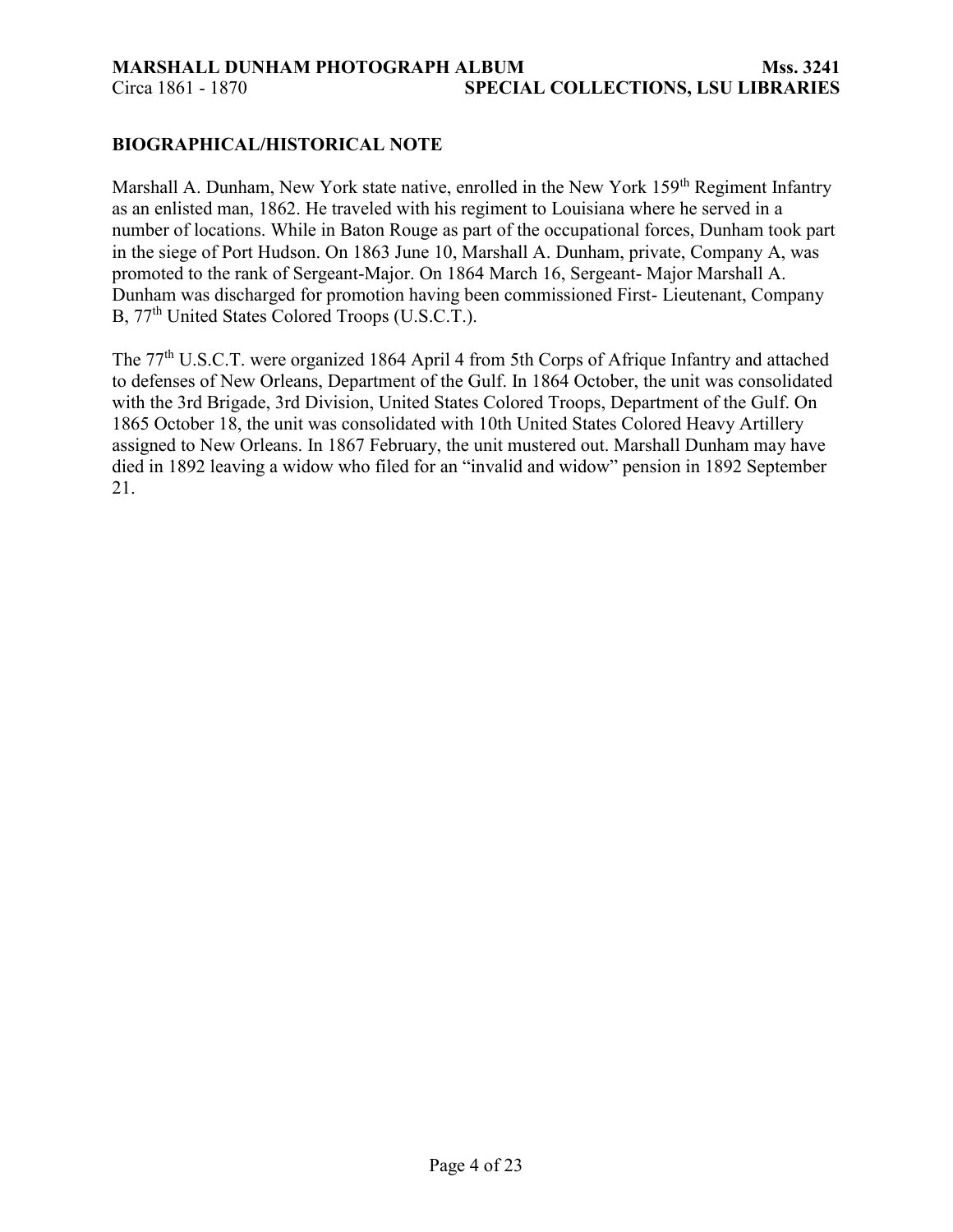# **MARSHALL DUNHAM PHOTOGRAPH ALBUM Mss. 3241**  Circa 1861 - 1870 **SPECIAL COLLECTIONS, LSU LIBRARIES**

# **SCOPE AND CONTENT NOTE**

This photograph album is believed to have been compiled by Sgt Maj. Marshall Dunham of the New York 159<sup>th</sup> Infantry, Company A, later commissioned First- Lieutenant, Company B, 77<sup>th</sup> United States Colored Troops (U.S.C.T.). The album contains photographs created in Louisiana, Texas, Mississippi, and Alabama between circa 1858 and 1865 with the majority created between 1863 and 1865.

The photographers creating these images operated out of New Orleans, for the most part, with the notable exceptions of one portrait of U. S. Grant by E. & H. T. Anthony (New York, New York) and a series of twelve images of Rogers Groups statuary by Maurice Stadtfeld (New York, New York). The remaining 187 images were created by Samuel T. Blessing, Louis Isaac Prince, McPherson and Oliver, and William D. McPherson operating alone. A number of images have no studio/photographer imprint.

Photographs were originally arranged in the album more or less consistently by city of origin. The city series are: New Orleans, Louisiana, with one image each from Camp Groce, Texas, Vicksburg, and Houma, placed within this series; Donaldsonville, Louisiana, with two images from Bayou Lafourche placed within this series; Baton Rouge, Louisiana; Port Hudson, Louisiana, and Point Mobile, Alabama. There is a series of twenty images of Federal naval ships, officers, and crews, and two portraits of Federal military officers placed between the Port Hudson and Mobile Point series. The last series is a set of twelve Rogers statuary images created and marketed by Maurice Stadtfeld. See the series description section for details of the contents of each series.

*Note: These images have been digitized and are available online at* [http://cdm16313.contentdm.oclc.org/cdm/landingpage/collection/LSU\\_MDP](http://cdm16313.contentdm.oclc.org/cdm/landingpage/collection/LSU_MDP)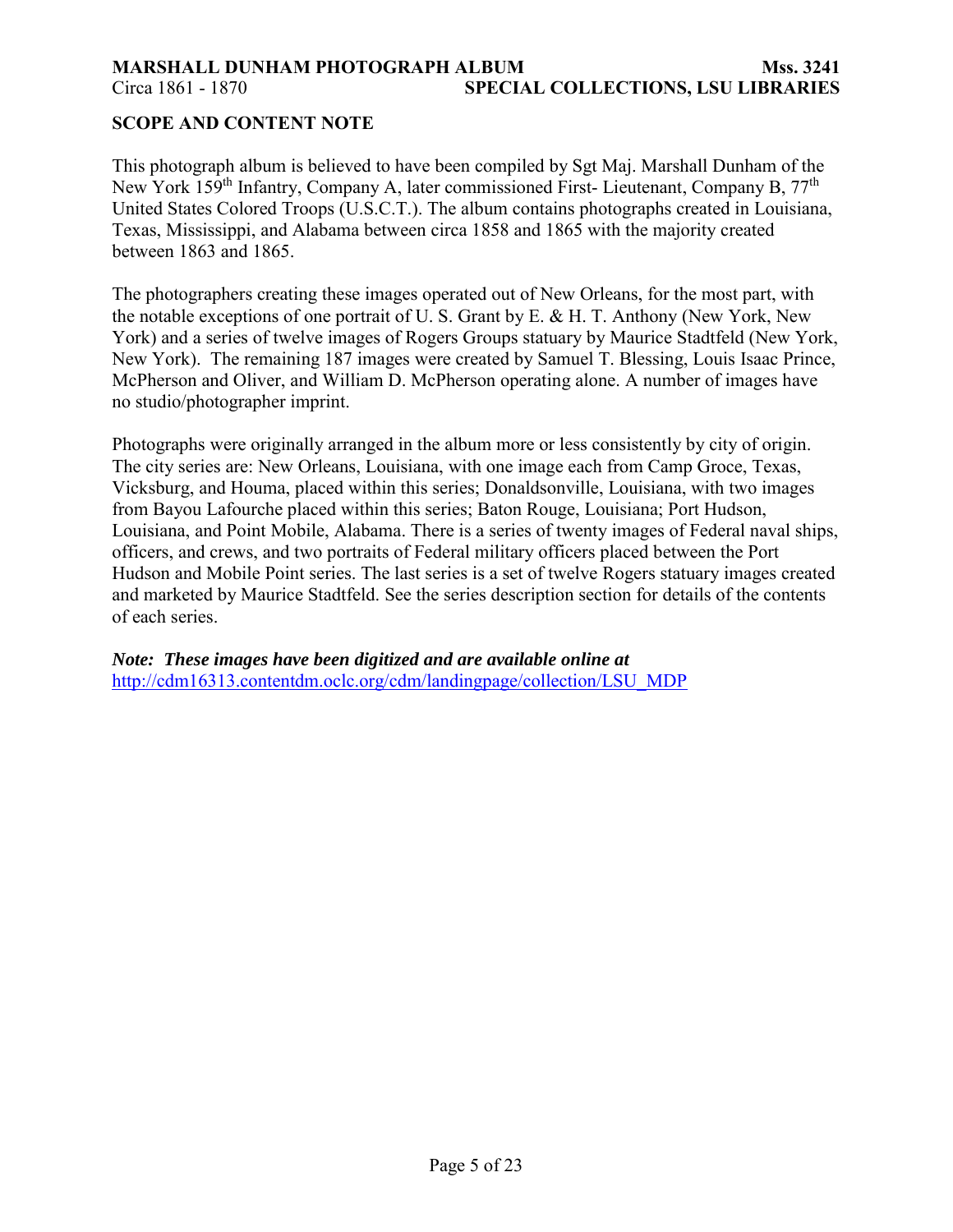# **LIST OF SERIES AND SUBSERIES**

| Series I.    | Album, about 1861 - 1870                |
|--------------|-----------------------------------------|
| Series II.   | New Orleans and vicinity, about 1863    |
| Series III.  | Camp Groce, Texas, about 1864           |
| Series IV.   | Vicksburg, Mississippi, about 1864      |
| Series V.    | Houma, Louisiana, about 1864            |
| Series VI.   | Donaldsonville, Louisiana, about 1864   |
| Series VII.  | Red and Alabama Rivers, about 1864      |
| Series VIII. | Baton Rouge, Louisiana, about 1864      |
| Series IX.   | Port Hudson, Louisiana, about 1864      |
| Series X.    | Federal naval forces, about 1863 - 1865 |
| Series XI.   | Mobile Bay, Alabama, about 1864         |
|              |                                         |

- Series XII. Rogers Groups statuary, about 1870
- Series XIII. Genre images, undated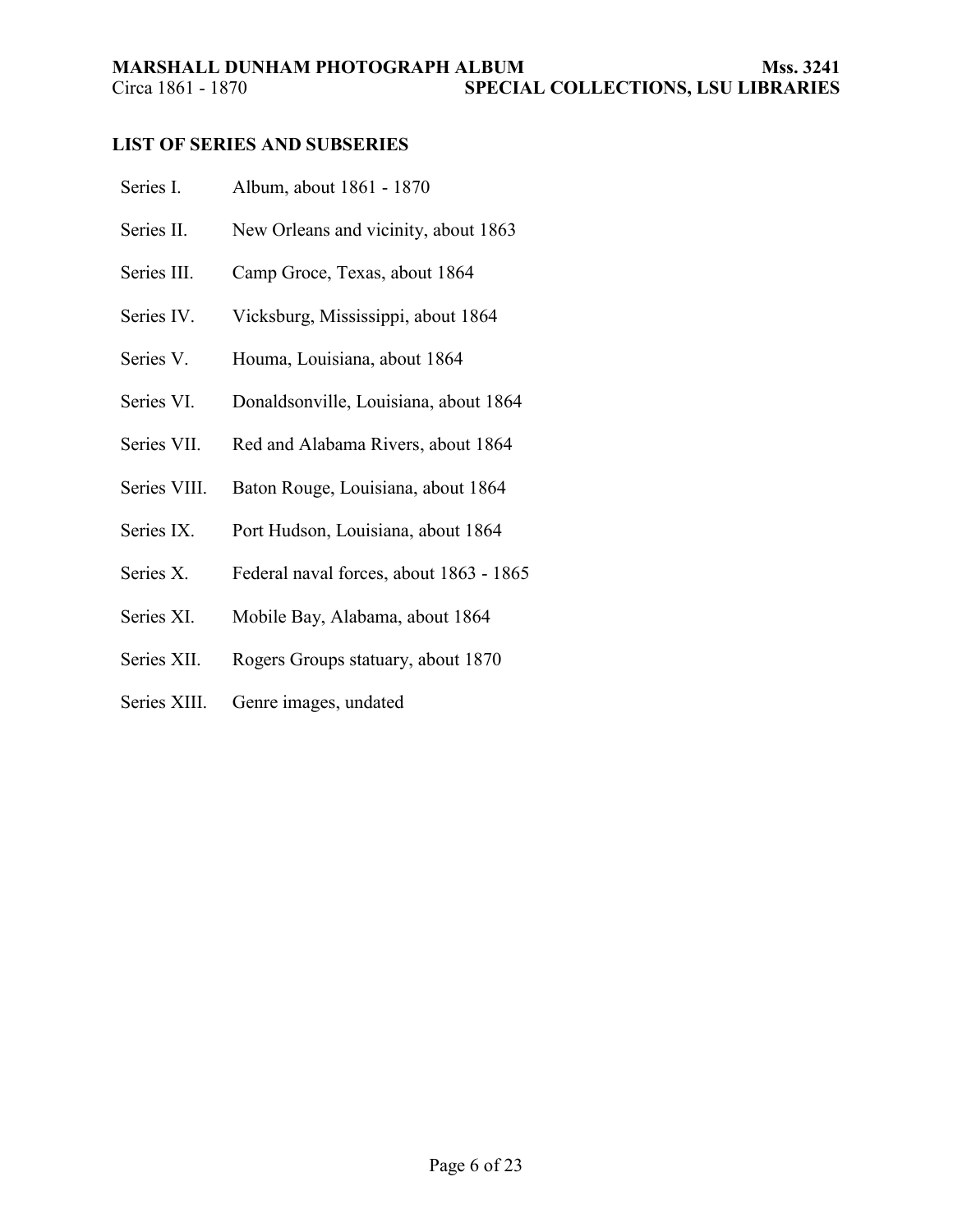### **MARSHALL DUNHAM PHOTOGRAPH ALBUM Mss. 3241**  Circa 1861 - 1870 **SPECIAL COLLECTIONS, LSU LIBRARIES**

**SERIES DESCRIPTIONS** 

### **Series I. Album, about 1861 - 1870**

Original album from which the images have been removed

## **Series II. New Orleans and vicinity, about 1863**

Ninety street views, commercial buildings, fraternal halls, churches, and other notable sights in and around New Orleans.

# **Series III. Camp Groce, Texas, about 1864**

One image taken in the Confederate prisoner of war camp.

# **Series IV. Vicksburg, Mississippi, about 1864**

One image of Vicksburg Courthouse.

# **Series V. Houma, Louisiana, about 1864**

One image of a thatched cabin taken near Houma.

### **Series VI. Donaldsonville, Louisiana, about 1864**

Eleven images taken in and around Donaldsonville, Louisiana, showing the waterfront and destruction of the town.

### **Series VII. Red and Alabama Rivers, about 1864**

One image of the Red River and two (2) images of the Alabama River.

### **Series VIII. Baton Rouge, Louisiana, about 1864**

Twenty images taken around Baton Rouge, most of Federal Army encampments.

### **Series IX. Port Hudson, Louisiana, about 1864**

Thirty images taken in and around the "citadel" at Port Hudson, Louisiana, showing the aftermath of the siege and surrender.

### **Series X. Federal naval forces, about 1863 - 1865**

Twenty-two images of Federal ships, officers, crew, and ordinance.

### **Series XI. Mobile Bay, Alabama, about 1864**

Eight images of the fortifications of Mobile Bay following its capture in August 1864.

### **Series XII. Rogers Groups statuary, about 1870**

Twelve images of Rogers Group statuary of "scenes" from the war.

# **Series XIII. Genre images, undated**

One image, "My Old Kentucky Home."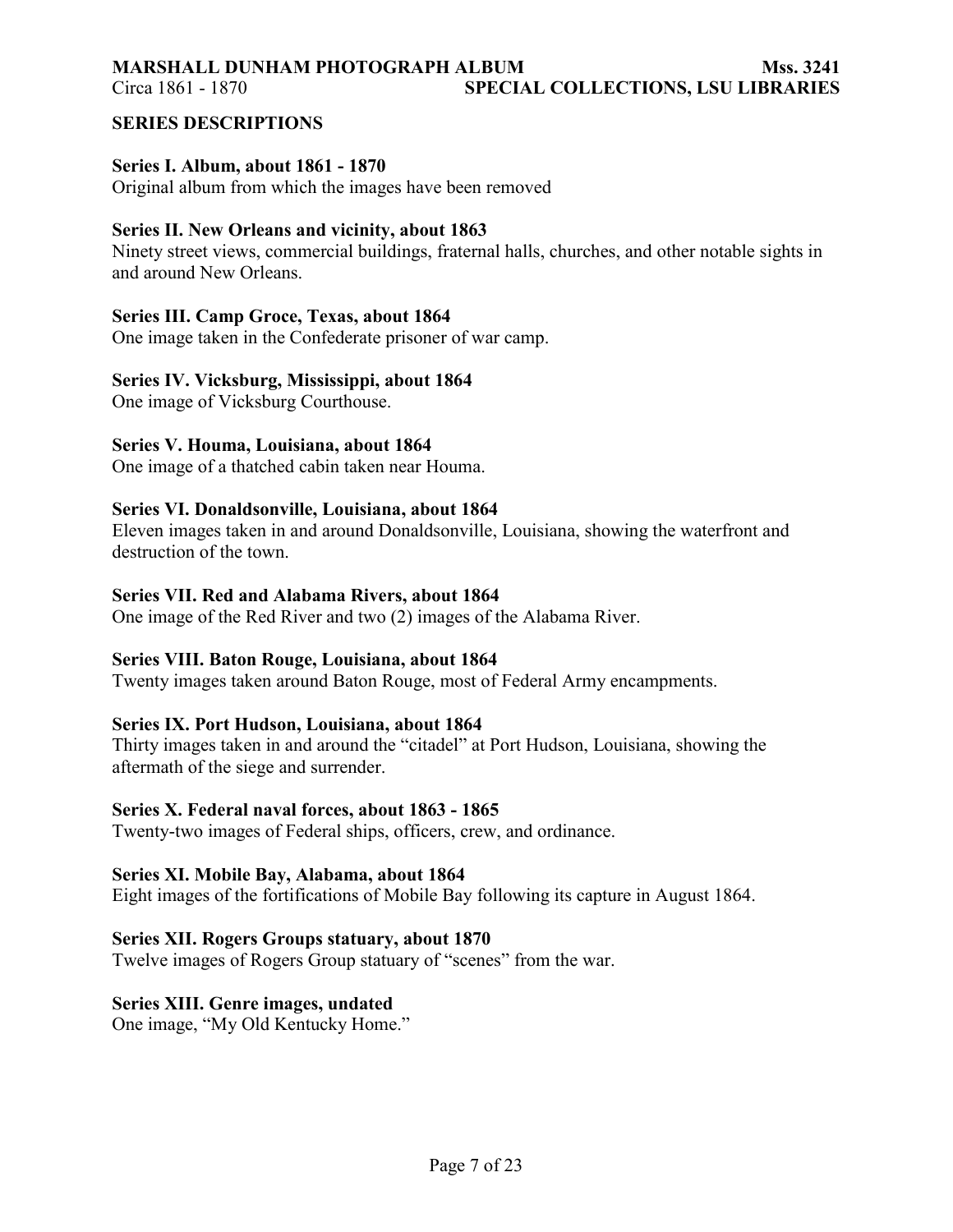# **MARSHALL DUNHAM PHOTOGRAPH ALBUM Mss. 3241**  Circa 1861 - 1870 **SPECIAL COLLECTIONS, LSU LIBRARIES**

**INDEX TERMS** 

Aerial views--Photographs 32410113 Alabama River (Ala.)--Photographs 32410107, 32410108 Algiers (New Orleans, La.)--Photographs 32410052, 32410053 Arsenals--Louisiana--Baton Rouge--Photographs 32410127 Artillerymen--Photographs 32410119 Baton Rouge (La.)--Photographs 32410109, 32410110, 32410111, 32410112, 32410113, 32410114, 32410115, 32410116, 32410117, 32410118, 32410119, 32410120, 32410121, 32410122, 32410123, 32410124, 32410125, 32410126, 32410127, 32410128 Batteries (Ordnance)--Louisiana--Donaldsonville-- Photographs 32410098 Bayous--Louisiana--New Orleans--Photographs 32410041, 32410042, 32410043, 32410044 Black Hawk (Steamer)--Photographs 32410068 Blessing, Samuel T., 1832-1897 32410001, 32410011, 32410021, 32410026, 32410049, 32410054, 32410055, 32410081, 32410085 Bridges--Louisiana--New Orleans--Photographs 32410041, 32410042, 32410044 Buildings—War damage—Louisiana— Donaldsonville—Photographs 32410099, 32410100 Cabildo, The (New Orleans, La.)--Photographs 32410021 Cemeteries--Louisiana--Baton Rouge--Photographs 32410117, 32410120 Cemeteries—Louisiana—Donaldsonville— Photographs 32410094, 32410095 Cemeteries—Louisiana—New Orleans— Photographs 32410088

Chalmette Monument (Chalmette, La.)-- Photographs 32410026 Chalmette Unit, Jean Lafitte National Historical Park and Preserve (La.)—Photographs 32410026 Charity Hospital (New Orleans, La.)--Photographs 32410049, 32410050 Chickasaw (Ironclad)--Photographs 32410171 Church buildings--Louisiana--Donaldsonville-- Photographs 32410096 Church buildings--Louisiana--New Orleans-- Photographs 32410054, 32410055, 32410073, 32410074 Church Street (Baton Rouge, La.). Photographs. 32410110 Claiborne Market (New Orleans, La.)— Photographs 32410032 Coast defenses—Alabama—Photographs 32410184 Cobblestone roads--Photographs 32410072 Commercial buildings--Louisiana--New Orleans-- Photographs 32410081 Cotton--Louisiana--New Orleans--Photographs 32410004, 32410034 Courthouses--Louisiana--Baton Rouge-- Photographs 32410114 Courthouses--Mississippi--Photographs 32410083 Donaldsonville (La.)--Photographs 32410099, 32410100 Drayton, Percival, 1812-1865--Photographs 32410179 Dwellings--Louisiana--New Orleans--Photographs 32410062, 32410063, 32410065,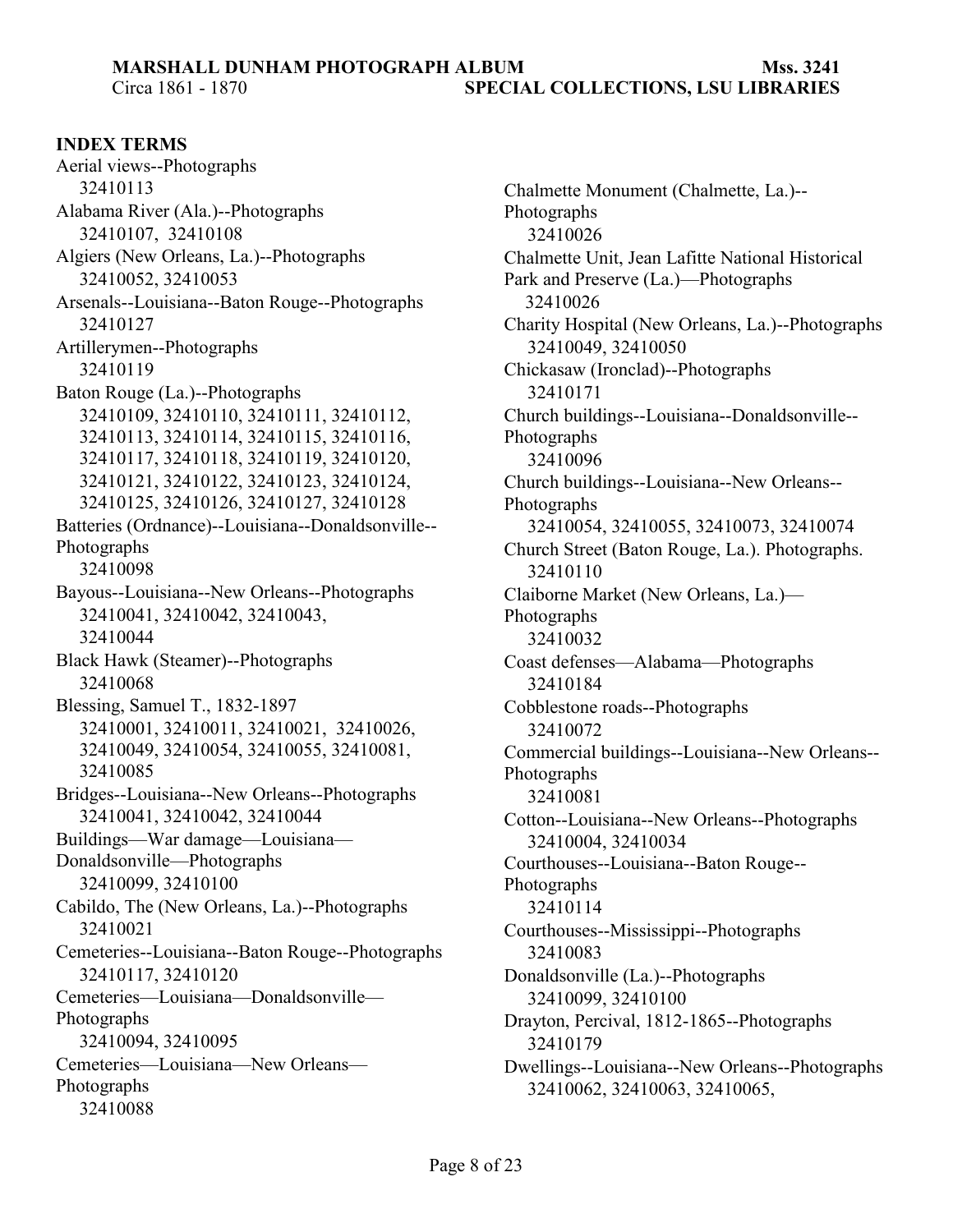32410066 E. & H. T. Anthony (Studio : New York, N.Y.) 32410180

- Essex (Ironclad steamer)--Photographs 32410170
- Estrella (Steamer)--Photographs 32410173
- Farragut, David Glasgow, 1801-1870--Photographs 32410179
- Flaneurs--Louisiana--New Orleans--Photographs 32410076
- Florida Street (Baton Rouge, La.)--Photographs 32410115
- Fort Butler (La.)—Photographs. 32410097
- Fort Morgan (Ala.)--Photographs 32410181, 32410183, 32410185, 32410186, 32410187, 32410188
- Fortification--Louisiana--Port Hudson--Photographs 32410130, 32410131, 32410136, 32410137, 32410139, 32410154, 32410156, 32410158
- Free Market (New Orleans, La.)--Photographs 32410033
- French Market (New Orleans, La.)--Photographs 32410031
- Gas manufacture and works--Louisiana--New Orleans--Photographs
- 32410039
- Genre painting, American--Reproductions 32410105
- Gothic revival (Architecture)--Louisiana-- Photographs
- 32410118
- Grant, Ulysses S. (Ulysses Simpson), 1822-1885-- Photographs
- 32410180
- Hartford (Sloop)--Photographs
- 32410159, 32410161, 32410162, 32410163, 32410164
- Horse-drawn rail cars--Photographs 32410044
- Horse-drawn omnibuses--Louisiana--New Orleans 32410010
- Hospitals--Louisiana-- New Orleans--Photographs 32410052, 32410053

Circa 1861 - 1870 **SPECIAL COLLECTIONS, LSU LIBRARIES** 

Hotels--Louisiana--New Orleans--Photographs 32410077 Houma (La.)--Photographs 32410084 Jackson Square (New Orleans, La.)--Photographs 32410076 L.I. Prince (Studio : New Orleans, La.) 32410032, 32410034, 32410038, 32410040, 32410047, 32410088, 32410089, 32410109, 32410112, 32410114, 32410123, 32410127, 32410170 Landscape photography—LaFourche, Bayou— Photographs. 32410101 Lexington (Woodclad)--Photographs 32410172 Lighthouses--Alabama--Photographs 32410182 Log cabins--Louisiana--Port Hudson--Photographs 32410157 Louisiana Institute for the Deaf, Dumb, and Blind. Photographs 32410112 M. Stadtfeld (Studio : New York, N.Y.) 32410189, 32410190, 32410191, 32410192, 32410193, 32410194, 32410195, 32410196, 32410197, 32410198, 32410199, 32410200 Marinas--Louisiana--New Orleans--Photographs 32410048 Marketplaces--Louisiana--Baton Rouge-- Photographs 32410114 McPherson & Oliver (Studio : New Orleans, La.) 32410006, 32410015, 32410016, 32410017, 32410018, 32410019, 32410022, 32410023, 32410024, 32410025, 32410029, 32410035, 32410036, 32410039, 32410041, 32410044, 32410045, 32410048, 32410051, 32410059, 32410062, 32410063, 32410067, 32410073, 32410082, 32410083, 32410084, 32410086, 32410087, 32410091, 32410092, 32410093, 32410094, 32410095, 32410096, 32410097, 32410099, 32410100, 32410101, 32410102, 32410103, 32410104, 32410106, 32410107, 32410108, 32410110, 32410111, 32410113, 32410116, 32410117, 32410118, 32410119, 32410120, 32410122, 32410124, 32410125,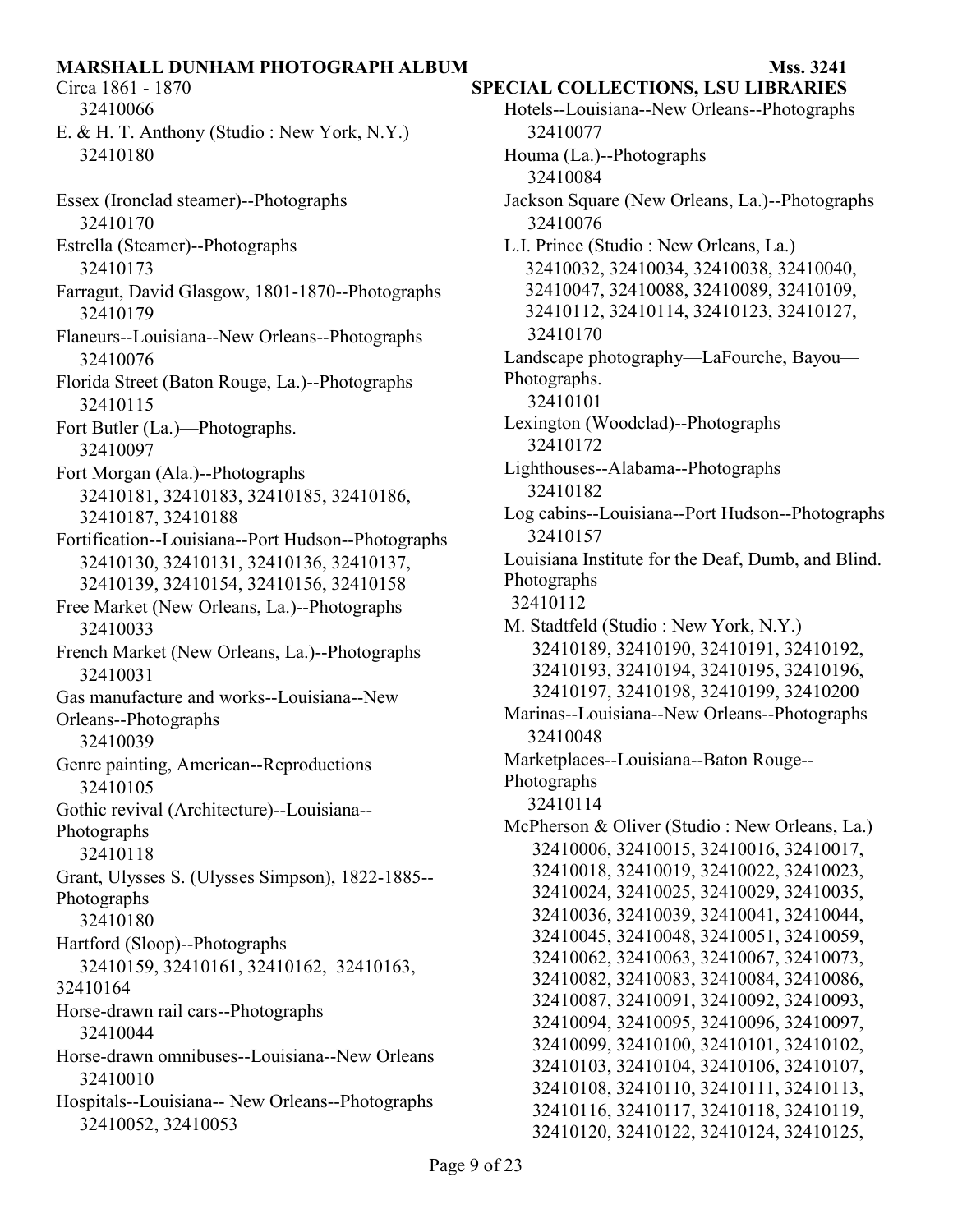32410126, 32410128, 32410129, 32410130, 32410132, 32410134, 32410136, 32410137, 32410138, 32410139, 32410142, 32410143, 32410145, 32410146, 32410147, 32410148, McPherson & Oliver (Studio : New Orleans, La.) (continued) 32410149, 32410150, 32410151, 32410152, 32410153, 32410154, 32410155, 32410156, 32410157, 32410158, 32410159, 32410160, 32410161, 32410162, 32410163, 32410164, 32410165, 32410166, 32410167, 32410168, 32410169, 32410171, 32410172, 32410173, 32410174, 32410176, 32410178, 32410181, 32410182, 32410183, 32410184, 32410185, 32410186, 32410187, 32410188 McPherson, William D. 32410004, 32410005, 32410006, 32410009, 32410010, 32410013, 32410014, 32410015, 32410016, 32410017, 32410018, 32410019, 32410020, 32410022, 32410023, 32410024, 32410025, 32410029, 32410035, 32410036, 32410037, 32410039, 32410041, 32410044, 32410045, 32410048, 32410050, 32410051, 32410057, 32410058, 32410059, 32410060, 32410062, 32410063, 32410064, 32410065, 32410067, 32410070, 32410072, 32410073, 32410077, 32410078, 32410079, 32410080, 32410082, 32410083, 32410084, 32410086, 32410087, 32410091, 32410092, 32410093, 32410094, 32410095, 32410096, 32410097, 32410099, 32410100, 32410101, 32410102, 32410103, 32410104, 32410106, 32410107, 32410108, 32410110, 32410111, 32410113, 32410116, 32410117, 32410118, 32410119, 32410120, 32410122, 32410124, 32410125, 32410126, 32410128, 32410129, 32410130, 32410132, 32410134, 32410135, 32410136, 32410137, 32410138, 32410139, 32410142, 32410143, 32410145, 32410146, 32410147, 32410148, 32410149, 32410150, 32410151, 32410152, 32410153, 32410154, 32410155, 32410156, 32410157, 32410158, 32410159, 32410160, 32410161, 32410162, 32410163, 32410164, 32410165, 32410166, 32410167, 32410168, 32410169, 32410171, 32410172, 32410173, 32410174, 32410176, 32410178, 32410179, 32410181, 32410182, 32410183, 32410184, 32410185, 32410186, 32410187,

# Circa 1861 - 1870 **SPECIAL COLLECTIONS, LSU LIBRARIES**

```
32410188
```
- Mechanics' institutes--Louisiana--New Orleans-- Photographs 32410078 Methodist church buildings--Louisiana--Baton
- Rouge--Photographs
	- 32410110
- Military camps--Louisiana--Photographs 32410113, 32410115, 32410121, 32410122, 32410123, 32410124, 32410125, 32410126, 32410128
- Minona No. 2 (Gunboat)--Photographs 32410175
- Mobile Point (Ala.)--Photographs 32410182
- Mortars (Ordnance)--Photographs 32410135
- Mound City (Ironclad)--Photographs 32410165, 32410166
- New Orleans (La.)--Cemeteries--Photographs 32410085, 32410086, 32410087, 32410089, 32410090, 32410091, 32410092, 32410093
- New Orleans (La.)--Photographs
- 32410001, 32410002, 32410003, 32410004, 32410005, 32410006, 32410007, 32410008, 32410009, 32410010, 32410011, 32410012, 32410013, 32410014, 32410015, 32410016, 32410017, 32410018, 32410019, 32410020, 32410021, 32410022, 32410023, 32410024, 32410025, 32410027, 32410028, 32410029, 32410030, 32410031, 32410032, 32410033, 32410034, 32410035, 32410036, 32410037, 32410038, 32410039, 32410040, 32410041, 32410042, 32410043, 32410044, 32410045, 32410046, 32410047, 32410048, 32410049, 32410050, 32410051, 32410054, 32410055, 32410056, 32410057, 32410058, 32410059, 32410060, 32410061, 32410062, 32410063, 32410064, 32410065, 32410066, 32410069, 32410070, 32410071, 32410072, 32410073, 32410074, 32410075, 32410076, 32410077, 32410078, 32410079, 32410080, 32410081
- North Boulevard (Baton Rouge, La.)--Photographs 32410110
- Old State Capitol (Baton Rouge, La.)--Photographs 32410118
- Ordnance, Naval--Photographs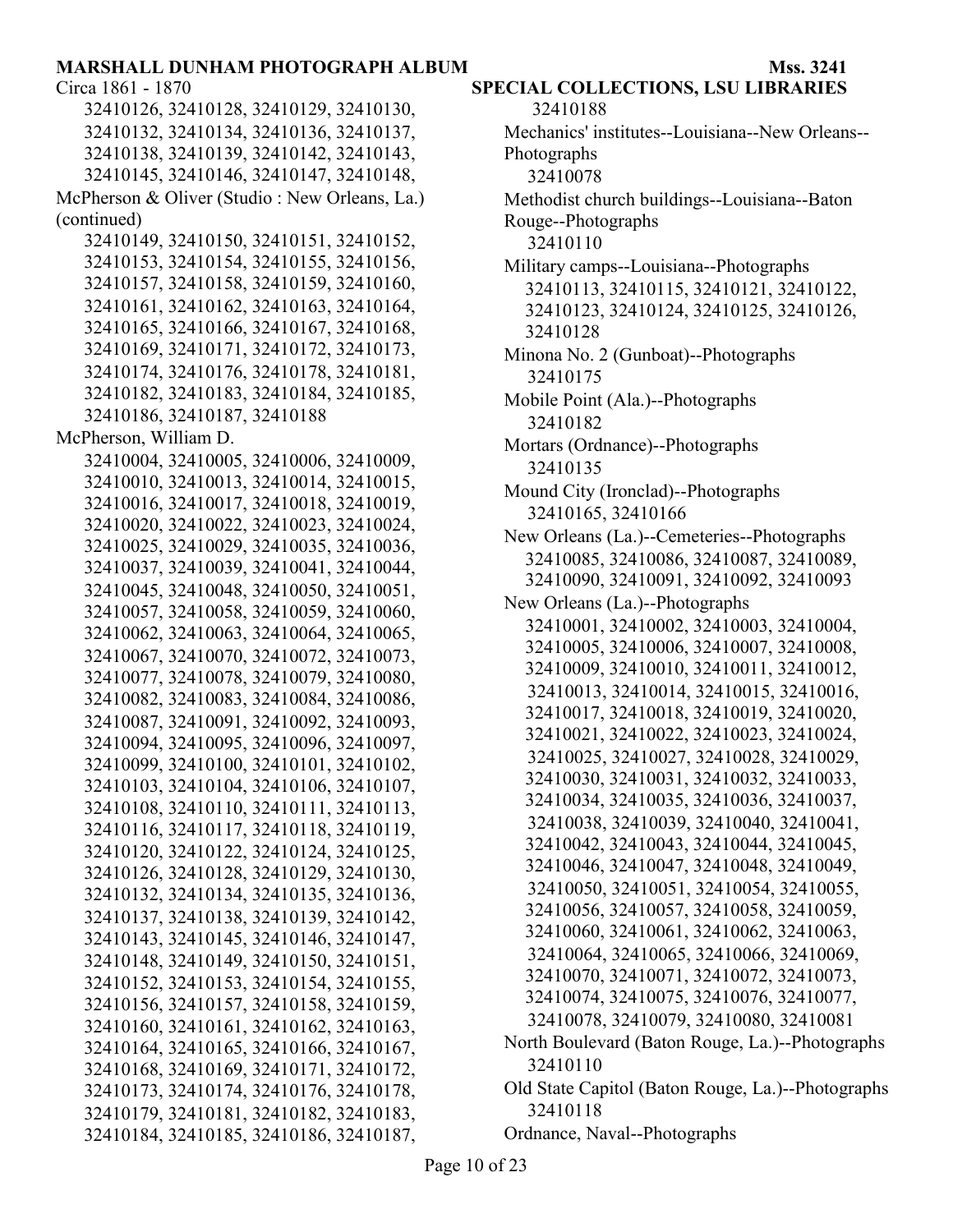Circa 1861 - 1870 **SPECIAL COLLECTIONS, LSU LIBRARIES**  32410164, 32410168 Ordnance--Photographs 32410129, 32410130, 32410132, 32410133, 32410134, 32410141, 32410144, 32410152, Ordnance—Photographs (continued) 32410153, 32410155, 32410160, 32410181, 32410183, 32410184 Ozark (Ironclad)--Photographs 32410167, 32410168, 32410169 Parks—Louisiana--New Orleans—Photographs. 32410023, 32410037 Piers--Louisiana--New Orleans--Photographs 32410036 Plantations—Louisiana—LaFourche, Bayou— Photographs. 32410101, 32410102 Plaster sculpture--Photographs 32410189, 32410190, 32410191, 32410192 32410193, 32410194, 32410195, 32410196 32410197, 32410198, 32410199, 32410200 Port Hudson (La.)--History--Siege, 1863-- Photographs 32410129, 32410130, 32410131, 32410132, 32410133, 32410134, 32410135, 32410136, 32410137, 32410138, 32410139, 32410140, 32410141, 32410142, 32410143, 32410144, 32410145, 32410146, 32410147, 32410148, 32410149, 32410150, 32410151, 32410152, 32410153, 32410154, 32410155, 32410156, 32410157, 32410158, 32410160 Portraits, Group--Louisiana--Donaldsonville 32410103 Presbytère (New Orleans, La.)--Photographs 32410021 Prey (Woodclad)--Photographs 32410174 Prince, Louis Isaac, 1832-1867 32410032, 32410034, 32410038, 32410040, 32410047, 32410088, 32410089, 32410109, 32410112, 32410114, 32410123, 32410127, 32410170 Prisoners of war—Texas—Photographs. 32410082 Prisons—Louisiana—Baton Rouge—Photographs. 32410115 Prisons—Louisiana—New Orleans—Photographs.

32410060 Psychiatric hospitals--Louisiana--New Orleans-- Photographs 32410056 Quaker City (Steamer)--Photographs 32410177 Railroad stations—Louisiana—New Orleans— Photographs. 32410047 Railroads--Buildings and structures--Louisiana-- Port Hudson--Photographs 32410140 Railroad cars--Photographs 32410140 Red River (Tex.-La.)--Photographs 32410106 Refugee camps--Louisiana--Baton Rouge-- Photographs 32410116 Richmond (Sloop)--Photographs 32410178 River steamers--Alabama--Photographs 32410107, 32410108 River steamers--Louisiana--Photographs 32410067, 32410068 Round towers--Louisiana--New Orleans-- Photographs 32410080 S.T. Blessing (Studio : New Orleans, La.) 32410001, 32410011, 32410021, 32410026, 32410049, 32410054, 32410055, 32410081, 32410085 Sailboats--Photographs 32410002 Sailing ships--Louisiana--Donaldsonville-- Photographs 32410098 Sailing ships--Louisiana--New Orleans-- Photographs 32410031, 32410035, 32410036 Sailors--American--1860-1870--Photographs 32410163 Sailors--United States--Photographs 32410162 Slaves--Dwellings--Louisiana--Photographs 32410102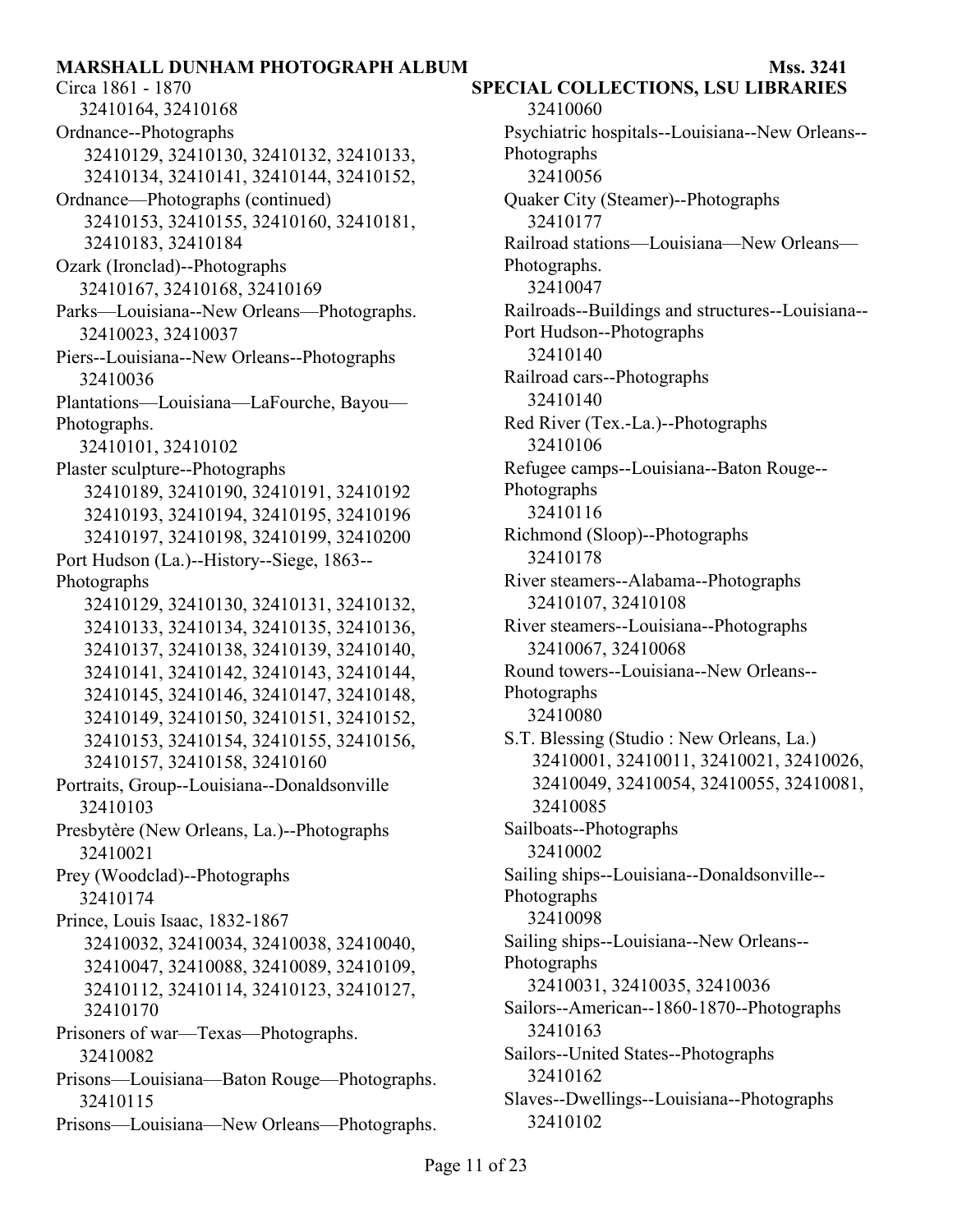Circa 1861 - 1870 **SPECIAL COLLECTIONS, LSU LIBRARIES**  Slaves--Louisiana--Baton Rouge--Photographs 32410116 Plazas—Photographs 32410076 St. Louis Cathedral (New Orleans, La.) 32410022 St. Mary's Market (New Orleans, La.)--Photographs 32410029 St. Maurice (Steamboat)--Photographs 32410067 Stadtfeld, Maurice (Photographer) 32410189, 32410190, 32410191, 32410192, 32410193, 32410194, 32410195, 32410196, 32410197, 32410198, 32410199, 32410200 Statues--Louisiana--New Orleans--Photographs 32410018, 32410020, 32410022, 32410075 Steamboats--Louisiana--New Orleans--Photographs 32410036, 32410045 Steamboats--United States--Photographs 32410001 Street photography--Louisiana--Baton Rouge 32410111, 32410114, 32410121, 32410122, 32410123, 32410124, 32410125 Tennessee (Ironclad)--Photographs 32410176 Thatched buildings--Louisiana--Houma-- Photographs 32410084 Theaters--Louisiana--New Orleans--Photographs 32410079 Toll roads--Louisiana--New Orleans--Photographs 32410043 United States. Army. New York Infantry Regiment, 159th (1862-1865). Photographs. 32410103, 32410104 United States. Navy--Officers--Photographs 32410161, 32410166 United States Army—Headquarters—Photographs 32410112, 32410138 United States--History--Civil War, 1861-1865--

Photographs All University hospitals--Louisiana--New Orleans-- Photographs 32410051 Urban landscape architecture—Louisiana—Baton Rouge—Photographs. 32410110 Urban landscape architecture—Louisiana--New Orleans--Photographs 32410004, 32410005, 32410006, 32410007, 32410008, 32410009, 32410010, 32410011, 32410012, 32410013, 32410014, 32410015, 32410016, 32410017, 32410018, 32410020, 32410021, 32410023, 32410024, 32410025, 32410027, 32410028, 32410029, 32410030, 32410031, 32410033, 32410037, 32410038, 32410040, 32410059, 32410060, 32410061, 32410064, 32410069, 32410071, 32410072 Vicksburg (Miss.)--Photographs 32410083 W.D. McPherson (Studio : New Orleans, La.) 32410004, 32410005, 32410009, 32410010, 32410013, 32410014, 32410020, 32410037, 32410050, 32410057, 32410058, 32410060, 32410064, 32410065, 32410070, 32410072, 32410077, 32410078, 32410079, 32410080, 32410179 Waterfronts--Louisiana--Baton Rouge--Photographs 32410109 Waterfronts--Louisiana--New Orleans--Photographs 32410001, 32410003, 32410008, 32410031, 32410045, 32410046 Waterfronts--Louisiana--Port Hudson--Photographs 32410150 Waterfronts—Red River (Tex. and La.)— Photographs. 32410106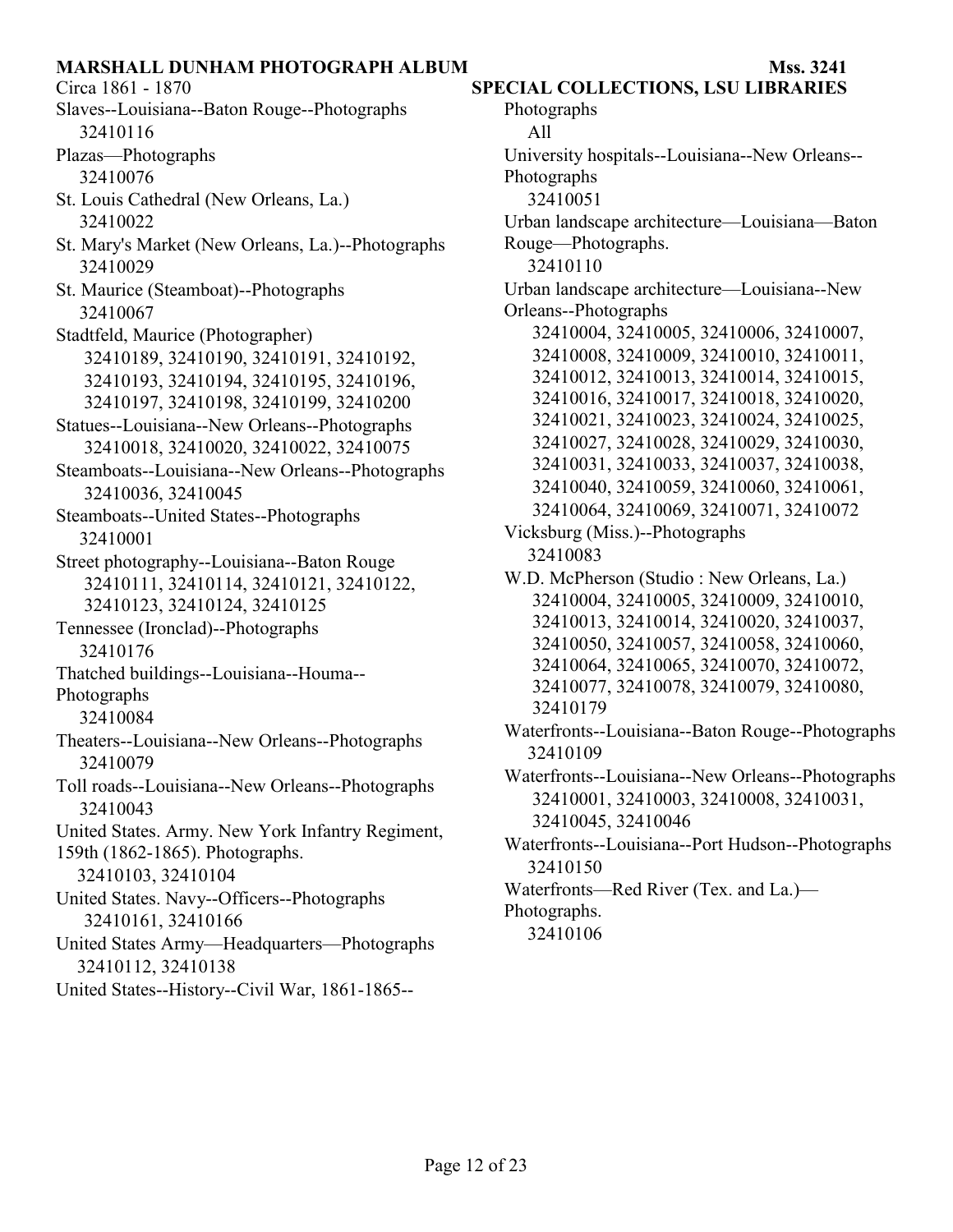# **CONTAINER LIST**

| Note: These images have been digitized and are available online at    |
|-----------------------------------------------------------------------|
| http://cdm16313.contentdm.oclc.org/cdm/landingpage/collection/LSU MDP |

| <b>Stacks</b><br>Location |                  | Box Image # | Caption                                                                                    |
|---------------------------|------------------|-------------|--------------------------------------------------------------------------------------------|
|                           |                  |             | <b>Series I. Album, about 1861 - 1870</b>                                                  |
| E:65                      | $\mathbf{1}$     |             | Original album from which the images have been removed                                     |
|                           |                  |             | Series II. New Orleans and vicinity, about 1863                                            |
| E:65                      | $\boldsymbol{2}$ | 32410001    | View of New Orleans from Algiers                                                           |
|                           |                  | 32410002    | 2nd District ferry landing                                                                 |
|                           |                  | 32410003    | View of Algiers from same point                                                            |
|                           |                  | 32410004    | <b>Front Levee Street</b>                                                                  |
|                           |                  | 32410005    | From Tower of Jesuit Church, Barronne Street                                               |
|                           |                  | 32410006    | Tivoli Circle                                                                              |
|                           |                  | 32410007    | Canal Street from top of Customs House                                                     |
|                           |                  | 32410008    | Front levee from same point [top of Customs House]                                         |
|                           |                  | 32410009    | Poydras Street & Market                                                                    |
|                           |                  | 32410010    | Rampart Street from Esplanade Street                                                       |
|                           |                  | 32410011    | <b>St Charles Street from Gravier Street</b>                                               |
|                           |                  | 32410012    | View on Common Street opposite Charity Hospital                                            |
|                           |                  | 32410013    | Canal Street looking east                                                                  |
|                           |                  | 32410014    | Canal Street looking west                                                                  |
|                           |                  | 32410015    | Canal Street, Mardi Gras day                                                               |
|                           |                  | 32410016    | Canal Street, 4th March [1865]                                                             |
|                           |                  | 32410017    | <b>Canal Street from Rampart Street</b>                                                    |
|                           |                  | 32410018    | Statue of Henry Clay at the intersection of Canal, St Charles, and<br><b>Royal Streets</b> |
|                           |                  | 32410019    | City Hall, St Charles Street from Girot.                                                   |
|                           |                  | 32410020    | <b>St Charles Street from Canal</b>                                                        |
|                           |                  | 32410021    | The Presbytere, St Louis Cathedral, and the Cabildo on Jackson<br>Square                   |
|                           |                  | 32410022    | The statue of Andrew Jackson and St Louis Cathedral                                        |
|                           |                  | 32410023    | Jackson Square - bird's eye view                                                           |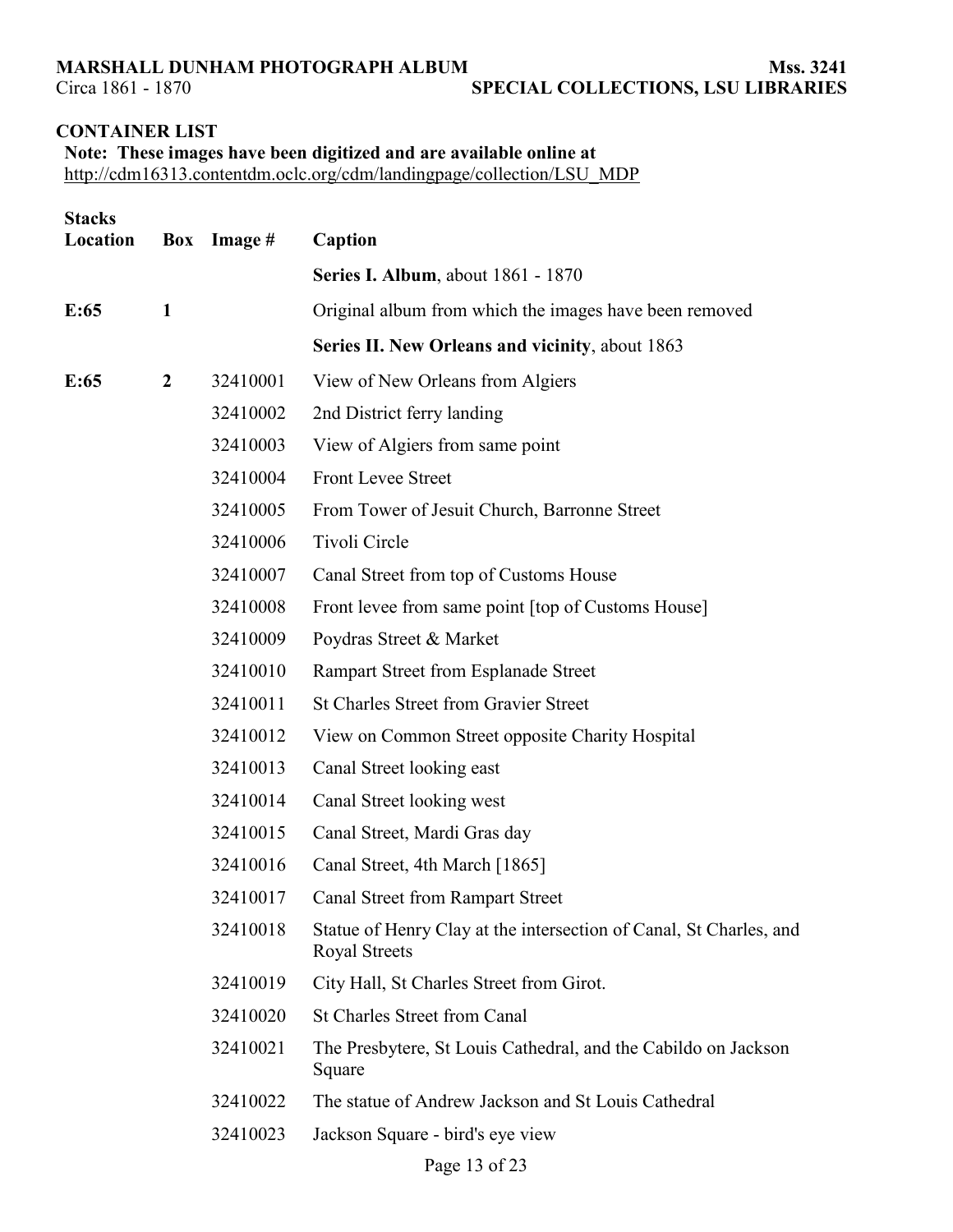**SPECIAL COLLECTIONS, LSU LIBRARIES** 

**Note: These images have been digitized and are available online at**

| <b>Stacks</b><br>Location | Box              | Image #              | Caption                                                                  |
|---------------------------|------------------|----------------------|--------------------------------------------------------------------------|
|                           |                  |                      | Series II. New Orleans and vicinity, about 1863 (continued)              |
| E:65                      | $\boldsymbol{2}$ | 32410024<br>32410025 | Jackson Square - bird's eye view<br>Jackson Square from foot of levee    |
|                           |                  | 32410026             | Jackson Monument at Chalmette                                            |
|                           |                  | 32410027             | Camp Street from Canal                                                   |
|                           |                  | 32410028             | <b>Esplanade Street</b>                                                  |
|                           |                  | 32410029             | St. Mary's Market                                                        |
|                           |                  | 32410030             | French Market                                                            |
|                           |                  | 32410031             | French Market and Levee                                                  |
|                           |                  | 32410032             | Claiborne Market                                                         |
|                           |                  | 32410033             | Free Market                                                              |
|                           |                  | 32410034             | Canal Street & Algiers Ferry Landing                                     |
|                           |                  | 32410035             | View at the Levee, New Orleans                                           |
|                           |                  | 32410036             | Another view at the Levee, New Orleans                                   |
|                           |                  | 32410037             | City Hall from Camp Street                                               |
|                           |                  | 32410038             | Canal Street from Slocomb's block                                        |
|                           |                  | 32410039             | View at city gas works                                                   |
|                           |                  | 32410040             | Royal Street                                                             |
|                           |                  | 32410041             | Bayou bridge                                                             |
|                           |                  | 32410042             | Bayou bridge station                                                     |
|                           |                  | 32410043             | Bayou Toll Gate                                                          |
|                           |                  | 32410044             | Bayou Bridge, Bayou St. John                                             |
|                           |                  | 32410045             | Levee foot of Canal                                                      |
|                           |                  | 32410046             | 2nd District ferry landing                                               |
|                           |                  | 32410047             | Jackson Street depot, New Orleans, Jackson & Great Northern Rail<br>Road |
|                           |                  | 32410048             | New Basin                                                                |
|                           |                  | 32410049             | <b>Charity Hospital</b>                                                  |
|                           |                  | 32410050             | <b>Charity Hospital</b>                                                  |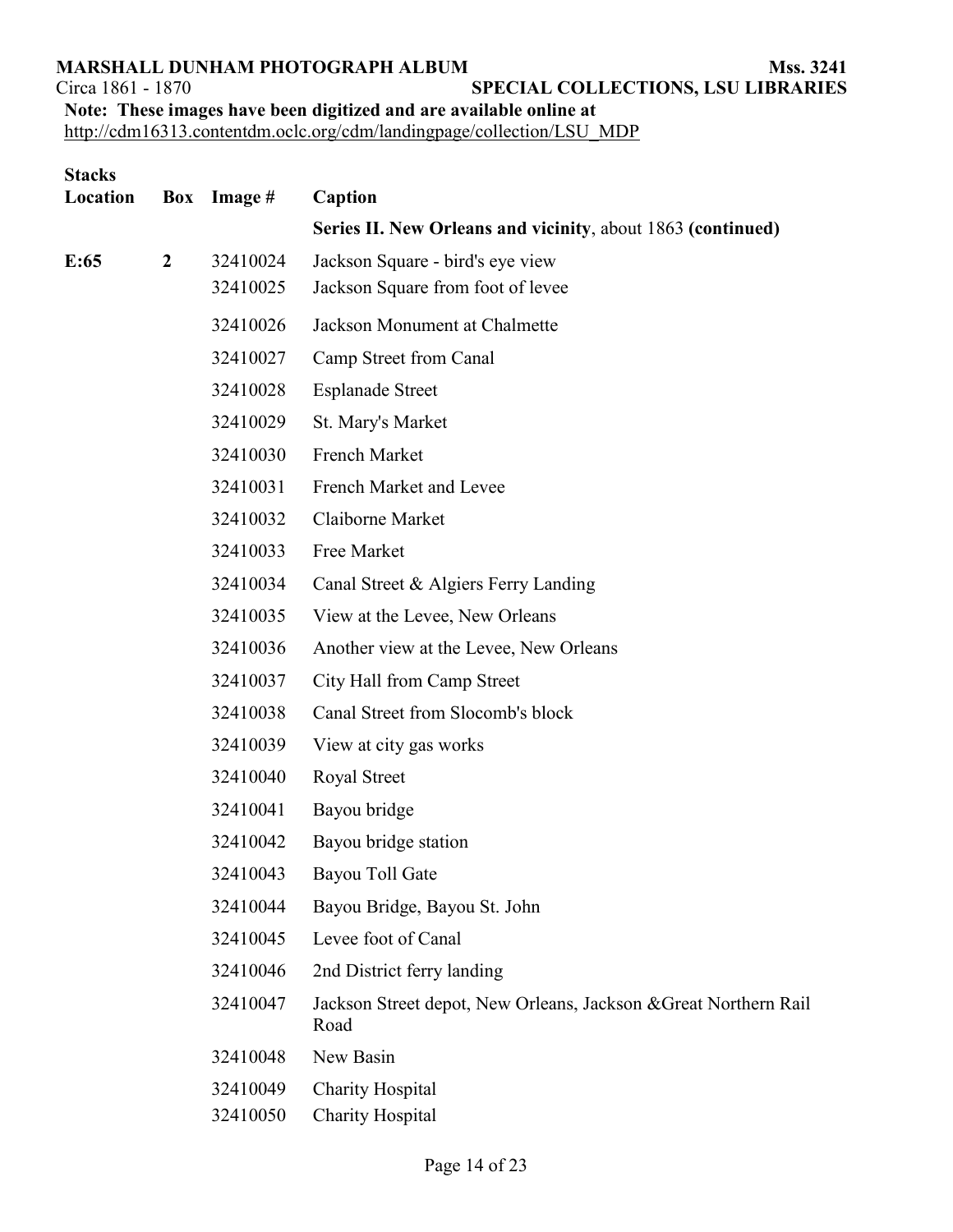**SPECIAL COLLECTIONS, LSU LIBRARIES** 

**Note: These images have been digitized and are available online at**

| <b>Stacks</b><br>Location |                | Box Image # | Caption                                                                                                                                                                                                                                                                                   |
|---------------------------|----------------|-------------|-------------------------------------------------------------------------------------------------------------------------------------------------------------------------------------------------------------------------------------------------------------------------------------------|
|                           |                |             | Series II. New Orleans and vicinity, about 1863 (continued)                                                                                                                                                                                                                               |
| E:65                      | $\overline{2}$ | 32410051    | <b>State University Hospital</b>                                                                                                                                                                                                                                                          |
|                           |                | 32410052    | Marine Hospital - Algiers                                                                                                                                                                                                                                                                 |
|                           |                | 32410053    | U. S. Marine Hospital - Algiers, 2nd view                                                                                                                                                                                                                                                 |
|                           |                | 32410054    | Unitarian Church                                                                                                                                                                                                                                                                          |
|                           |                | 32410055    | Saint Ann Church                                                                                                                                                                                                                                                                          |
|                           |                | 32410056    | Insane Asylum                                                                                                                                                                                                                                                                             |
|                           |                | 32410057    | Touro Building - ruins                                                                                                                                                                                                                                                                    |
|                           |                | 32410028    | <b>Esplanade Street</b>                                                                                                                                                                                                                                                                   |
|                           |                | 32410058    | St. Elizabeth Asylum near Washington                                                                                                                                                                                                                                                      |
|                           |                | 32410059    | <b>Custom House</b>                                                                                                                                                                                                                                                                       |
|                           |                | 32410060    | Police jail $&$ Parish prison                                                                                                                                                                                                                                                             |
|                           |                | 32410061    | General Sheridan's Headquarters                                                                                                                                                                                                                                                           |
|                           |                | 32410062    | General Canby's Headquarters, St. Charles                                                                                                                                                                                                                                                 |
|                           |                | 32410063    | General Banks' Headquarters, Coliseum Place                                                                                                                                                                                                                                               |
|                           |                | 32410064    | City Hall                                                                                                                                                                                                                                                                                 |
|                           |                | 32410065    | Captain Courtney's residence, Esplanade                                                                                                                                                                                                                                                   |
|                           |                | 32410066    | Unidentified residence on Esplanade                                                                                                                                                                                                                                                       |
|                           |                |             | [Building identified 2012 August 14, Dufour-Baldwin House, 1707<br>Esplanade. Source: "New Orleans Architecture, Volume V: The<br>Esplanade Ridge," Mary Louise Christovich, Sally Kittredge Evans,<br>and Roulhac Toledano; Pelican Publishing Company, Gretna, 1977;<br>pp. $89 - 92$ . |
|                           |                | 32410067    | Steamer St. Maurice                                                                                                                                                                                                                                                                       |
|                           |                | 32410068    | <b>Steamer Black Hawk</b>                                                                                                                                                                                                                                                                 |
|                           |                | 32410069    | <b>Chartres Street</b>                                                                                                                                                                                                                                                                    |
|                           |                | 32410070    | Masonic Hall                                                                                                                                                                                                                                                                              |
|                           |                | 32410071    | <b>Chartres Street</b>                                                                                                                                                                                                                                                                    |
|                           |                | 32410072    | Chartres Street [?]                                                                                                                                                                                                                                                                       |
|                           |                | 32410073    | Christ Church                                                                                                                                                                                                                                                                             |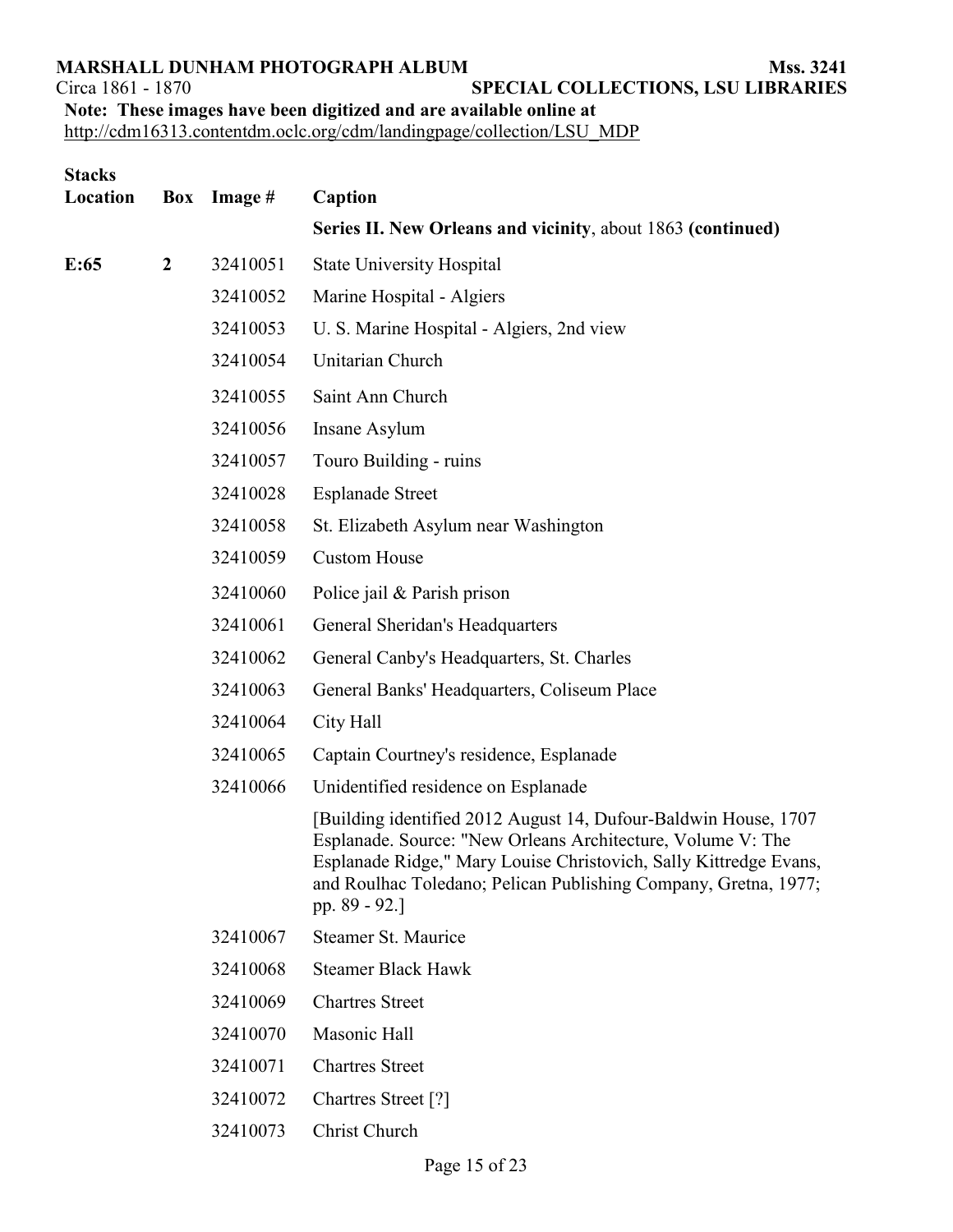**SPECIAL COLLECTIONS, LSU LIBRARIES Note: These images have been digitized and are available online at**

| Location<br>Box Image #<br>Caption                                                                       |  |
|----------------------------------------------------------------------------------------------------------|--|
| Series II. New Orleans and vicinity, about 1863 (continued)                                              |  |
| 32410074<br>St. Louis Cathedral<br>$\overline{2}$<br>E:65<br>32410075<br>Henry Clay statue, Canal Street |  |
| 32410076<br>Jackson Square                                                                               |  |
| St. Charles Hotel<br>32410077                                                                            |  |
| Mechanics' Institute<br>32410078                                                                         |  |
| 32410079<br>St. Charles Theater                                                                          |  |
| 32410080<br><b>Barracks Citadel</b>                                                                      |  |
| 32410081<br><b>Story Building</b>                                                                        |  |
| 32410085<br><b>Girod Street Cemetery</b>                                                                 |  |
| 32410086<br>Girod Street Cemetery                                                                        |  |
| 32410087<br>Girod Street Cemetery                                                                        |  |
| 32410088<br>McDonough Monument                                                                           |  |
| 32410089<br>St. Louis Street Cemetery                                                                    |  |
| 32410090<br>Layfayette Street Cemetery                                                                   |  |
| 32410091<br><b>Bayou Bridge Cemetery</b>                                                                 |  |
| 32410092<br>Patriots Cemetery                                                                            |  |
| 32410093<br>Soldier's Cemetery - Bonnet Carrie Road                                                      |  |
| Series III. Camp Groce, Texas, about 1864                                                                |  |
| 32410082<br>Prisoners from Camp Groce, Texas, 75th NY                                                    |  |
| Series IV. Vicksburg, Mississippi, about 1864                                                            |  |
| 32410083<br><b>Vicksburg Courthouse</b>                                                                  |  |
| Series V. Houma, Louisiana, about 1864                                                                   |  |
| Thatched cabin - Houma<br>32410084                                                                       |  |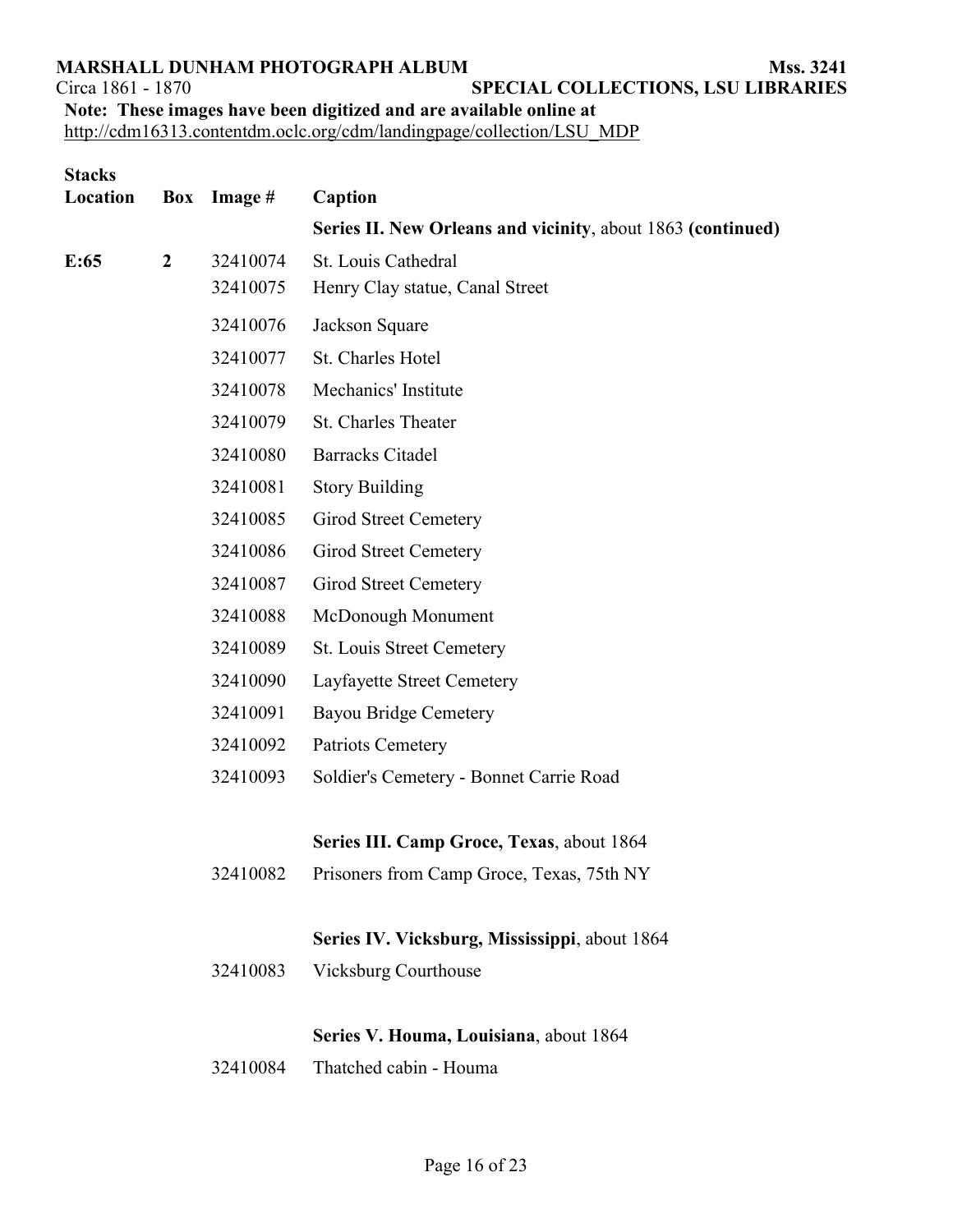**SPECIAL COLLECTIONS, LSU LIBRARIES Note: These images have been digitized and are available online at**

| <b>Stacks</b><br>Location | Box            | Image #  | Caption                                                                   |
|---------------------------|----------------|----------|---------------------------------------------------------------------------|
|                           |                |          | Series VI. Donaldsonville, Louisiana, about 1864                          |
| E:65                      | $\overline{2}$ | 32410094 | Donaldsonville Cemetery                                                   |
|                           |                | 32410095 | Donaldsonville Cemetery                                                   |
|                           |                |          |                                                                           |
|                           |                | 32410096 | Donaldsonville Cathedral                                                  |
|                           |                | 32410097 | Fort Butler, Donaldsonville                                               |
|                           |                | 32410098 | Levee Donaldsonville                                                      |
|                           |                | 32410099 | Ruins at Donaldsonville                                                   |
|                           |                | 32410100 | Ruins at Donaldsonville                                                   |
|                           |                | 32410101 | Sugar Plantation - Bayou LaFourche                                        |
|                           |                | 32410102 | <b>Sugar Plantation - Negro Quarters</b>                                  |
|                           |                | 32410103 | Headquarters, 159th New York Volunteers (Donaldsonville)                  |
|                           |                | 32410104 | Camp of 159th New York Volunteers (Donaldsonville)                        |
|                           |                |          | Series VII. Red and Alabama Rivers, about 1864                            |
|                           |                | 32410106 | Red River above dam                                                       |
|                           |                | 32410107 | Alabama River (Steel's Expedition)                                        |
|                           |                | 32410108 | Alabama River (Steel's Expedition)                                        |
|                           |                |          | Series VIII. Baton Rouge, Louisiana, about 1864                           |
|                           |                | 32410109 | Levee, Baton Rouge, La.                                                   |
|                           |                | 32410110 | Church Street (Baton Rouge, La.)                                          |
|                           |                | 32410111 | General Grover's Headquarters (Louisiana State Bank, Baton Rouge,<br>La.) |
|                           |                | 32410112 | Deaf & Dumb Asylum, Baton Rouge, La.                                      |
|                           |                | 32410113 | Camp of 174th New York & 30th Massachusetts Volunteers                    |
|                           |                | 32410114 | Court House & Market, Baton Rouge, La.                                    |
|                           |                | 32410115 | State Prison, Baton Rouge, La.                                            |
|                           |                | 32410116 | 1st Contraband Camp, Baton Rouge, La.                                     |
|                           |                | 32410117 | Cemetery of 25th Connecticut Volunteers, Baton Rouge, La.                 |
|                           |                |          |                                                                           |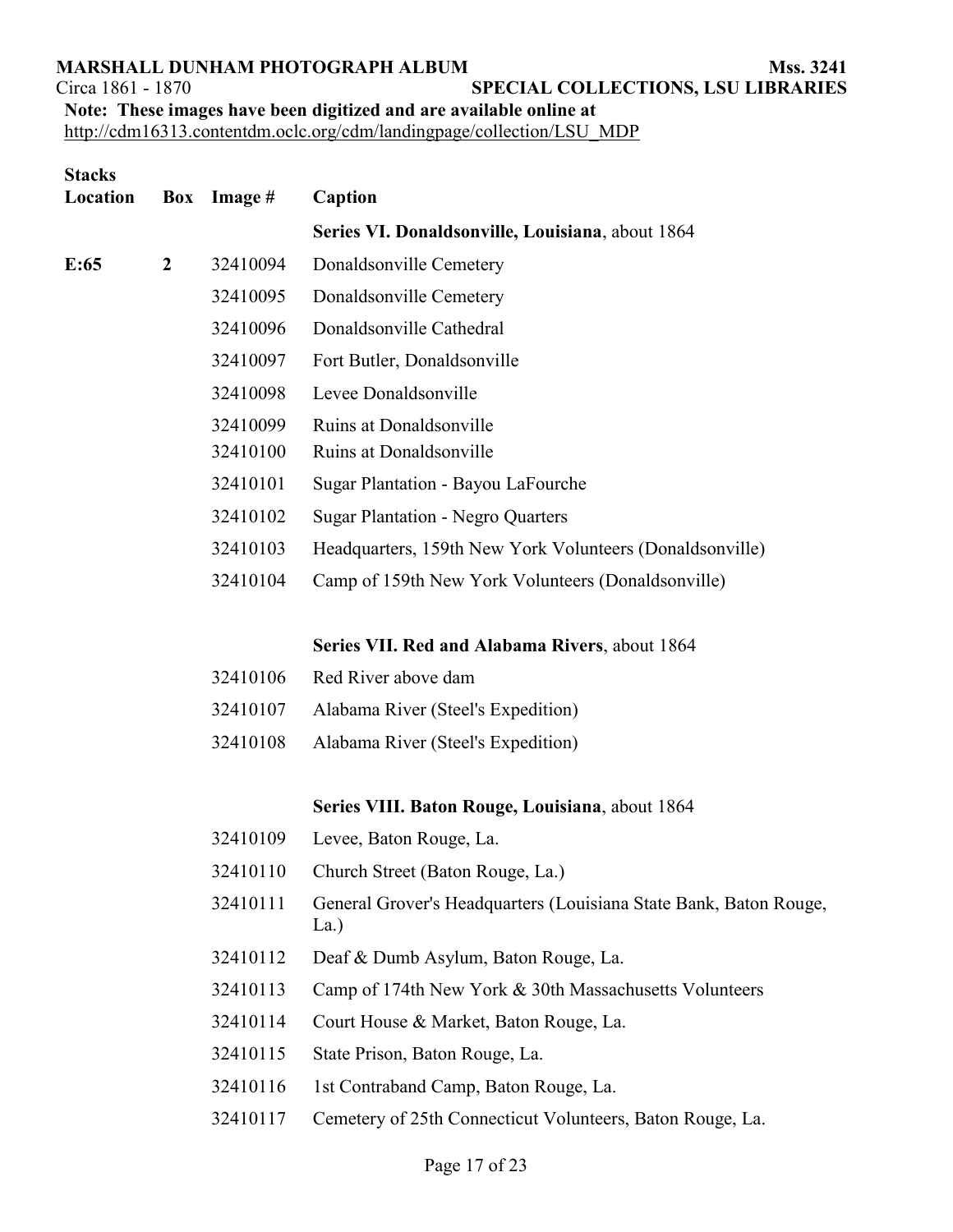**SPECIAL COLLECTIONS, LSU LIBRARIES Note: These images have been digitized and are available online at**

| <b>Stacks</b><br>Location | Box            | Image #  | Caption                                                                                                            |
|---------------------------|----------------|----------|--------------------------------------------------------------------------------------------------------------------|
|                           |                |          | Series VIII. Baton Rouge, Louisiana, about 1864 (continued)                                                        |
| E:65                      | $\overline{2}$ | 32410118 | State House (ruins)                                                                                                |
|                           |                |          |                                                                                                                    |
|                           |                | 32410119 | Section of the 18th New York Battery                                                                               |
|                           |                | 32410120 | Sergt. Hosmer's grave                                                                                              |
|                           |                | 32410121 | Arsenal Grounds, Baton Rouge, La.                                                                                  |
|                           |                | 32410122 | Arsenal Grounds, North Street, Baton Rouge, La.                                                                    |
|                           |                | 32410123 | Arsenal Grounds, Baton Rouge, La.                                                                                  |
|                           |                | 32410124 | Arsenal Grounds, Baton Rouge, La.                                                                                  |
|                           |                | 32410125 | Arsenal Grounds, Baton Rouge, La.                                                                                  |
|                           |                | 32410126 | Arsenal Grounds, Barracks, Baton Rouge, La.                                                                        |
|                           |                | 32410127 | Arsenal, Baton Rouge, La.                                                                                          |
|                           |                | 32410128 | Arsenal Grounds, Barracks, Baton Rouge, La.                                                                        |
|                           |                |          |                                                                                                                    |
|                           |                |          | Series IX. Port Hudson, Louisiana, about 1864                                                                      |
|                           |                | 32410129 | After Surrender, Port Hudson, La.                                                                                  |
|                           |                | 32410130 | Ruined battery overlooking the Mississippi River, Port Hudson, La.                                                 |
|                           |                | 32410131 | Ruins of fortification, interior view, Port Hudson, La.                                                            |
|                           |                | 32410132 | Captured cannon, Port Hudson, La.                                                                                  |
|                           |                | 32410133 | Captured cannon, Port Hudson, La.                                                                                  |
|                           |                | 32410134 | Captured cannon, Port Hudson, La.                                                                                  |
|                           |                | 32410135 | Mortar battery, Port Hudson, La.                                                                                   |
|                           |                | 32410136 | Outer defenses, Port Hudson, La.                                                                                   |
|                           |                | 32410137 | Obstacles at the defensive wall, Port Hudson, La.                                                                  |
|                           |                | 32410138 | Banks' Headquarters, Port Hudson, La.                                                                              |
|                           |                | 32410139 | Defenses on the bluff above the Mississippi River, Port Hudson, La.                                                |
|                           |                | 32410140 | Railroad siding, Port Hudson, La.                                                                                  |
|                           |                | 32410141 | Lady Davis - to the right of Jackson's sally-port. Augur's front.                                                  |
|                           |                | 32410142 | View on the extreme North, where the colored troops charged May<br>27, 1864 – charging from the woods to the hill. |
|                           |                |          |                                                                                                                    |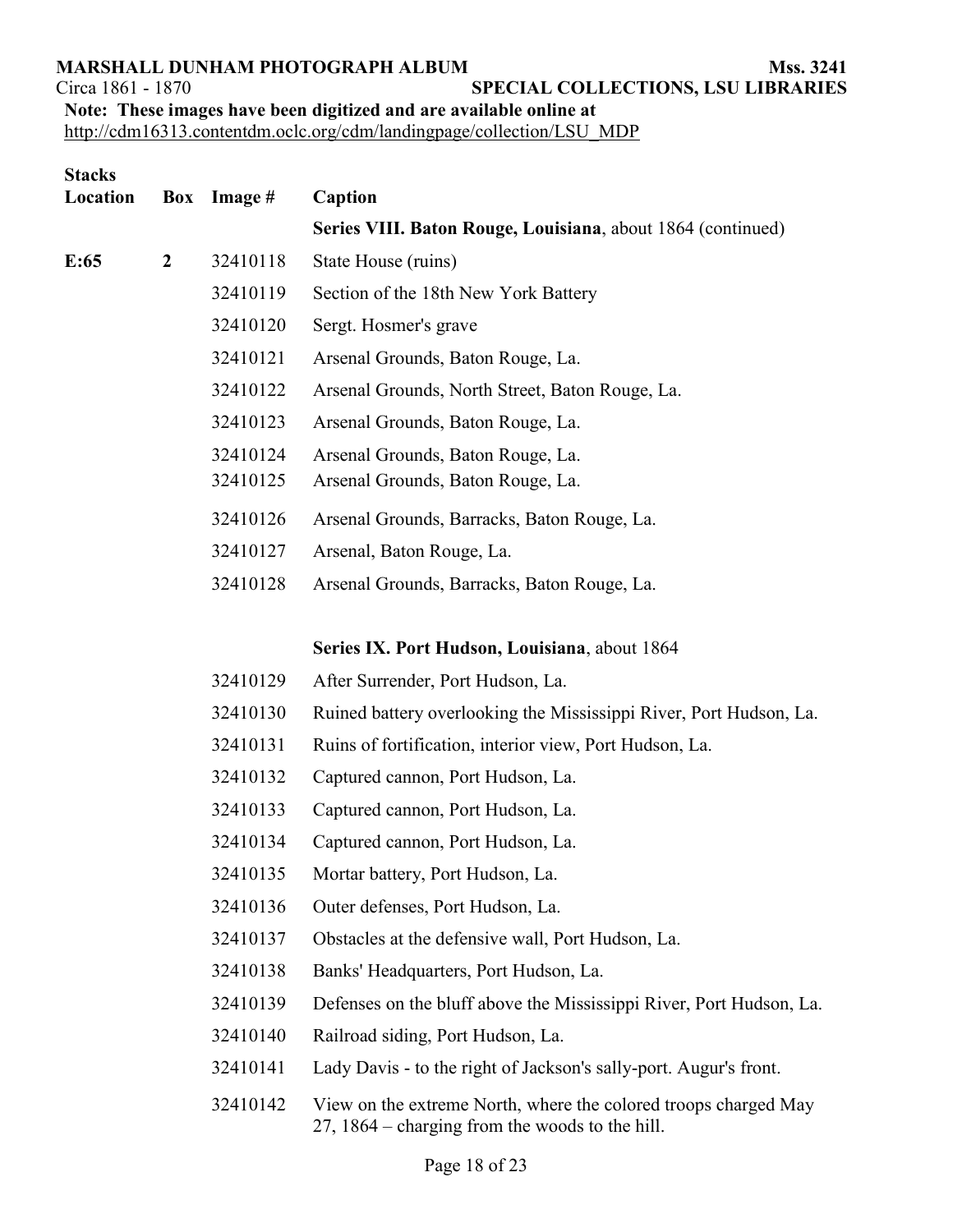**SPECIAL COLLECTIONS, LSU LIBRARIES Note: These images have been digitized and are available online at**

[http://cdm16313.contentdm.oclc.org/cdm/landingpage/collection/LSU\\_MDP](http://cdm16313.contentdm.oclc.org/cdm/landingpage/collection/LSU_MDP)

| <b>Stacks</b><br>Location |                | Box Image # | Caption                                                                                            |
|---------------------------|----------------|-------------|----------------------------------------------------------------------------------------------------|
| E:65                      | $\overline{2}$ | 32410143    | Series IX. Port Hudson, Louisiana (continued)<br>View from the defensive works.                    |
|                           |                | 32410144    | Large gun in its position.                                                                         |
|                           |                | 32410145    | Looking towards our 17 gun battery showing gopher holes.                                           |
|                           |                | 32410146    | Church used as a granary.                                                                          |
|                           |                | 32410147    | Entrance to mine under Citadel.                                                                    |
|                           |                | 32410148    | View outside the Citadel.                                                                          |
|                           |                | 32410149    | Ruined Confederate battery.                                                                        |
|                           |                | 32410150    | View along the river from the Citadel.                                                             |
|                           |                | 32410151    | Men lined up outdoors                                                                              |
|                           |                | 32410152    | Inside the Citadel.                                                                                |
|                           |                | 32410153    | Case of false pretenses on the water front.                                                        |
|                           |                | 32410154    | Interior view of the Citadel.                                                                      |
|                           |                | 32410155    | 9-inch Dahlgren's on the navel Battery slung for transportation.                                   |
|                           |                | 32410156    | Another interior view of the Citadel.                                                              |
|                           |                | 32410157    | Rebel huts.                                                                                        |
|                           |                | 32410158    | Looking towards Federal 17 gun battery from the interior of the<br>citadel showing "gopher holes." |
|                           |                |             | Series X. Federal naval forces, about 1863 - 1865                                                  |
|                           |                | 32410159    | U.S.S. "Hartford"                                                                                  |
|                           |                | 32410160    | Whistling Jack                                                                                     |
|                           |                | 32410161    | Officers of the Hartford                                                                           |
|                           |                | 32410162    | Men of the Hartford                                                                                |
|                           |                | 32410163    | U.S.S. Hartford's helm                                                                             |
|                           |                | 32410164    | Deck of the Hartford                                                                               |
|                           |                | 32410165    | U. S. S. "Mound City"                                                                              |
|                           |                | 32410166    | Officers of the Mound City                                                                         |
|                           |                | 32410167    | U. S. S. "Ozark"                                                                                   |
|                           |                | 32410168    | Naval ordnance aboard the Ozark                                                                    |
|                           |                |             | <b>Series X. Federal naval forces</b> , about $1863 - 1865$ (continued)                            |

Page 19 of 23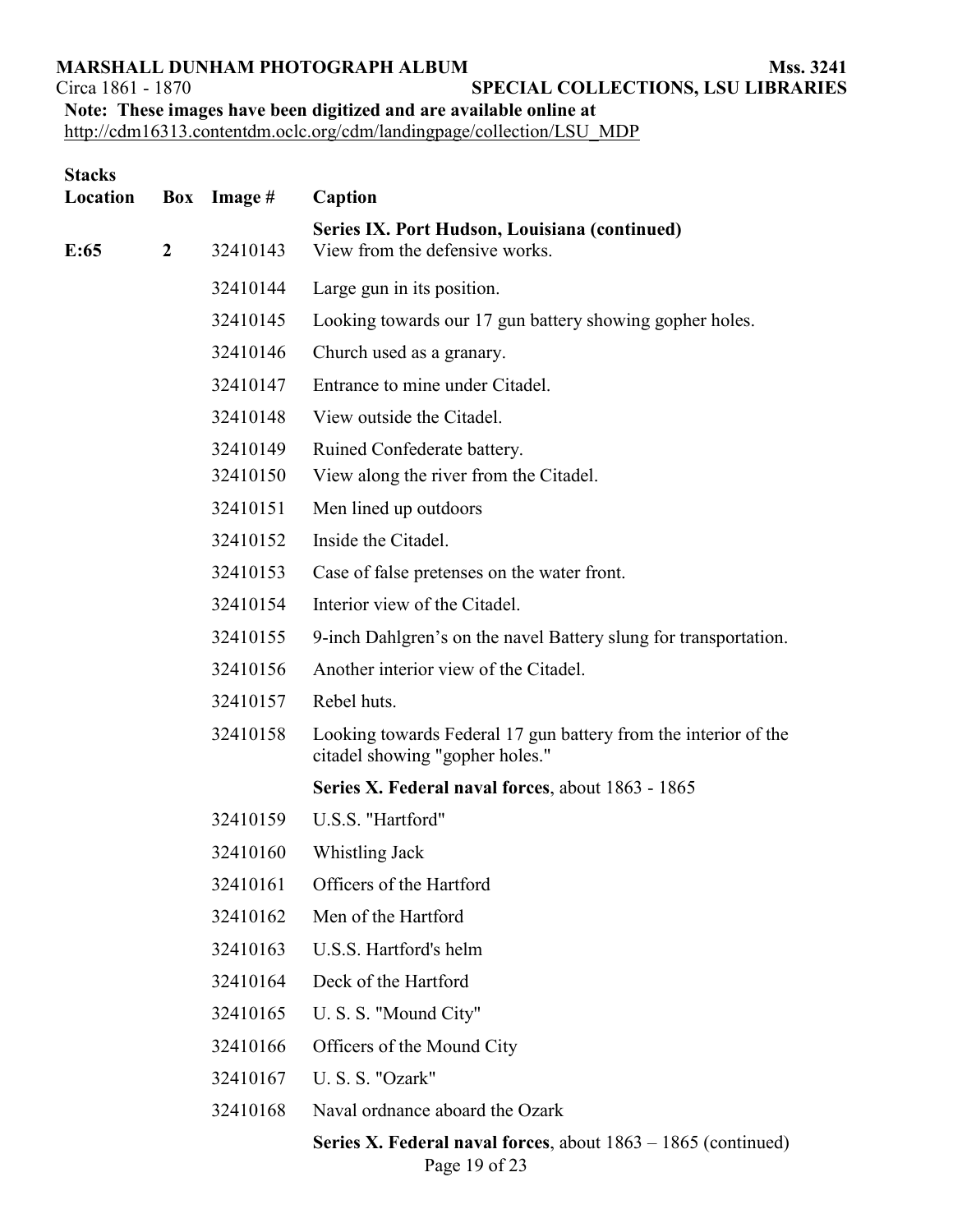**SPECIAL COLLECTIONS, LSU LIBRARIES** 

| Note: These images have been digitized and are available online at |  |  |  |
|--------------------------------------------------------------------|--|--|--|
|                                                                    |  |  |  |

| <b>Stacks</b><br>Location |                  | <b>Box</b> Image #   | Caption                                                               |
|---------------------------|------------------|----------------------|-----------------------------------------------------------------------|
| E:65                      | $\boldsymbol{2}$ | 32410169             | U.S.S. Pittsburgh                                                     |
|                           |                  | 32410170             | U.S.S. Essex                                                          |
|                           |                  | 32410171             | U.S.S. Chickasaw                                                      |
|                           |                  | 32410172             | U.S.S. Lexington                                                      |
|                           |                  | 32410173             | U.S.S. Estrella                                                       |
|                           |                  | 32410174<br>32410175 | Copy of an engraving of a converted steamboat.<br>U.S.S. Minona No. 2 |
|                           |                  | 32410176             | Ironclad on the river.                                                |
|                           |                  | 32410177             | U.S.S. Quaker City at Pennsacola.                                     |
|                           |                  | 32410178             | U.S.S. Richmond                                                       |
|                           |                  | 32410179             | Admiral David Farragut & Commodore Percival Drayton                   |
|                           |                  | 32410180             | Ulysses S. Grant                                                      |
|                           |                  |                      | Series XI. Mobile Bay, Alabama, about 1864                            |
| E:65                      | $\boldsymbol{2}$ | 32410181             | Fort Morgan - River Battery                                           |
|                           |                  | 32410182             | Mobile Point Lighthouse                                               |
|                           |                  | 32410183             | Mobile Point Bastion, north side                                      |
|                           |                  | 32410184             | <b>Water Battery</b>                                                  |
|                           |                  | 32410185             | Mobile Point Bastion, north side                                      |
|                           |                  | 32410186             | Mobile Point Bastion, north and west side                             |
|                           |                  | 32410187             | Mobile Point Bastion, south side, inner works                         |
|                           |                  | 32410188             | Mobile Point Bastion, south side, outer works                         |
|                           |                  |                      | Series XII. Rogers Groups statuary, about 1870                        |
| E:65                      | $\boldsymbol{2}$ | 32410189             | Camp Life: The Card Players                                           |
|                           |                  | 32410190             | Mail Day                                                              |
|                           |                  | 32410191             | Town Pump                                                             |
|                           |                  | 32410192             | Camp Fire                                                             |
|                           |                  |                      | Series XII. Rogers Groups statuary, about 1870 (continued)            |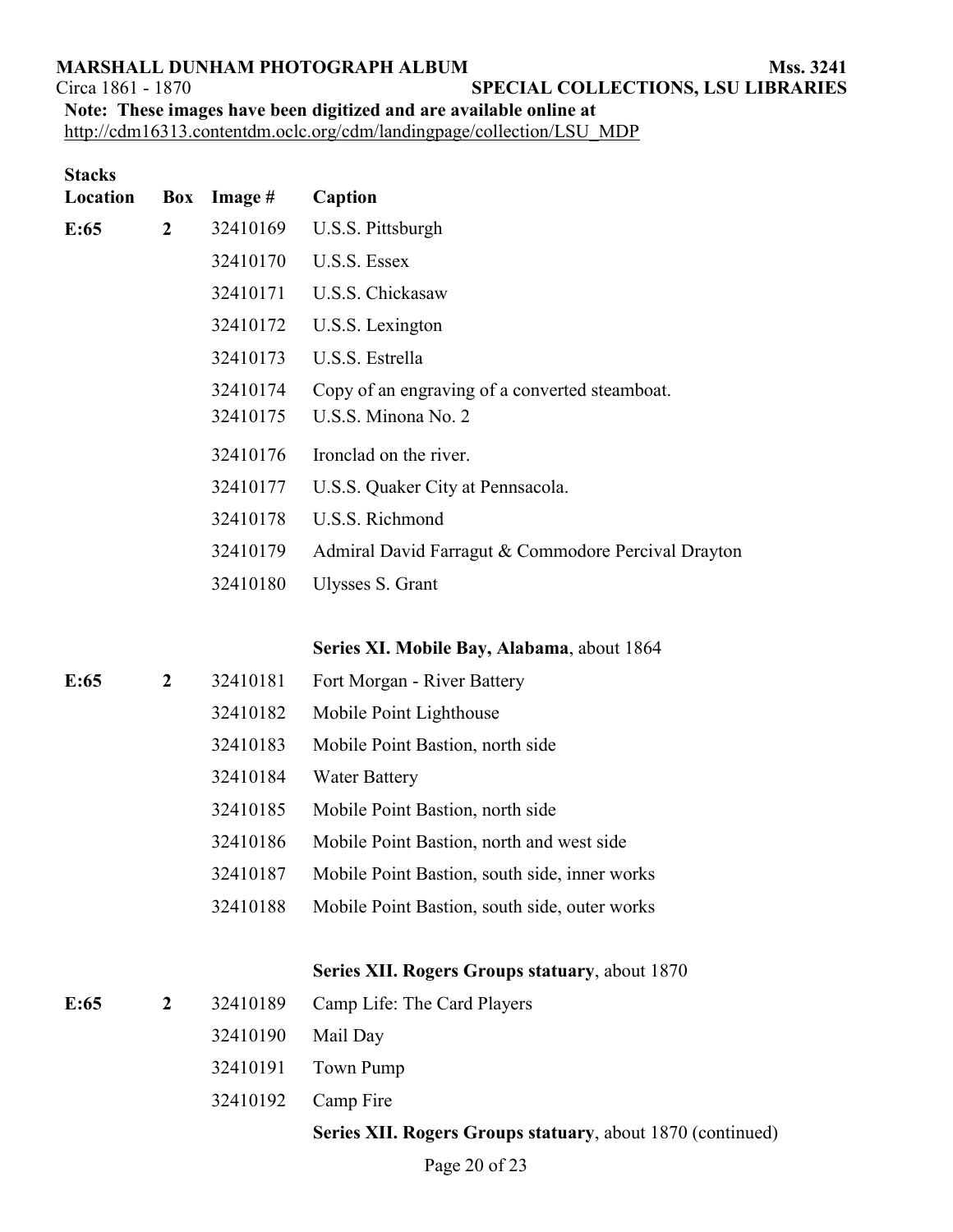Circa 1861 - 1870 **SPECIAL COLLECTIONS, LSU LIBRARIES** 

**Note: These images have been digitized and are available online at**

[http://cdm16313.contentdm.oclc.org/cdm/landingpage/collection/LSU\\_MDP](http://cdm16313.contentdm.oclc.org/cdm/landingpage/collection/LSU_MDP)

| <b>Stacks</b><br>Location |   | Box Image $#$ | Caption                                      |
|---------------------------|---|---------------|----------------------------------------------|
| E:65                      | 2 | 32410193      | Sharpshooters                                |
|                           |   | 32410194      | Country Post-office: "News from the Army"    |
|                           |   | 32410195      | Taking the Oath & Drawing Rations            |
|                           |   | 32410196      | Home Guard: Midnight on the border           |
|                           |   | 32410197      | <b>Picket Guard</b>                          |
|                           |   | 32410198      | Returned Volunteer: "How the fort was taken" |
|                           |   | 32410199      | Bushwacker: the wife's appeal for peace      |
|                           |   | 32410200      | Union Refugees                               |
|                           |   |               |                                              |

# **Series XIII. Genre images**, undated

32410105 My Old Kentucky Home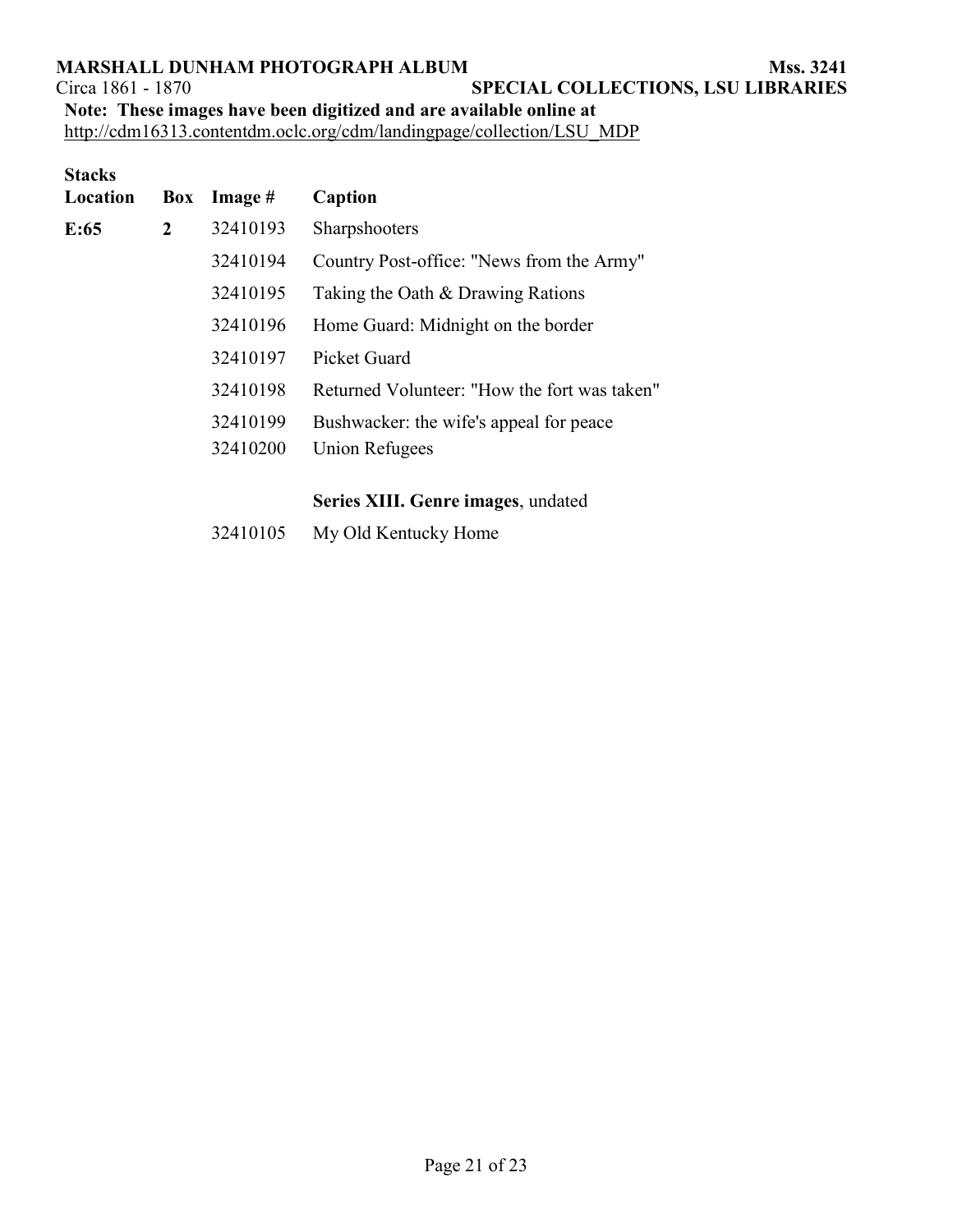Circa 1861 - 1870 **SPECIAL COLLECTIONS, LSU LIBRARIES** 

# **APPENDIX A – Dunham Regimental History**

- New York 159th Regiment Infantry history
- 1862 November 1 New York 159th Regiment Infantry "2nd Duchess and Columbia Regiment," organized at New York City, mustered in
- 1862 December 4 Regiment leaves New York for New Orleans, La., where they are attached to Grover's Division, Department of the Gulf
- 1863 January separated from Grover's Division and assigned to 3rd Brigade, 4th Division, 19th Army Corps, Department of the Gulf
- 1863 August separated from 3rd Brigade and attached to 1st Brigade, 4th Division, 19th Army Corps
- 1864 February separated from 1st Brigade and attached to 2nd Brigade, 2nd Division, 19th Army Corps. Department of the Gulf
- 1864 July separated from 2nd Brigade and attached to Army of the Shenandoah, Middle Military Division
- 1865 January separated from Army of the Shenandoah and attached to 2nd Brigade, Grover's Division, District of Savannah, Ga., Department of the South
- 1865 March separated from 2nd Brigade, Grover's Division and attached to 3rd Brigade, 1st Division, 10th Army Corps, Army of the Ohio
- 1865 May separated from 3rd Brigade, 1st Division, 10th Army Corps, Army of the Ohio and attached to District of Savannah, Ga., Department of the South
- 1865 July separated from District of Savannah, Ga., Department of the South and attached to District of Augusta, Ga., Department of Georgia
- 1865 October regiment mustered out.

# Service

- 1862 December 17 until 1863 March 6: the New York 159th Regiment Infantry served as part of the occupational forces in Baton Rouge, La.
- 1863 March 7 27: the Regiment took part in operations against Port Hudson, La.
- 1863 March 28: the Regiment moved to Donaldsonville
- 1863 April 9: the Regiment moved to Berwick.
- 1863 April 9 May 18: the Regiment took part in operations in Western Louisiana:
	- April 11-20 Expedition to Franklin and Opelousas
	- April 14 Teche Campaign Irish Bend
	- April 17 Bayou Vermillion
	- April 20 Opelousas
	- May 5-18 expedition to Alexandria and Simmsport
- 1863 May 22 July 9 the Regiment moved to Port Hudson where it took part in the Siege of Port Hudson May 27 and June 14 - assaults on Port Hudson
	- July 9 Port Hudson surrenders
- 1863 June 10, Marshall A. Dunham, private, Company A, promoted Sergeant- Major
- 1863 July 1864 March: the Regiment served at Thibodeauxville
- 1864 March 16, Sergeant- Major Marshall A. Dunham was discharged for promotion having been commissioned First- Lieutenant, Company B,  $77<sup>th</sup>$  United States Colored Troops (U.S.C.T.)
- 1864 March 25-May 22 the Regiment took part in the Red River Campaign:
	- April 23 Cane River Crossing
	- April 30 May 10 Construction of dam at Alexandria
	- May 13 20 Retreat to Morganza
- May 16 Mansura